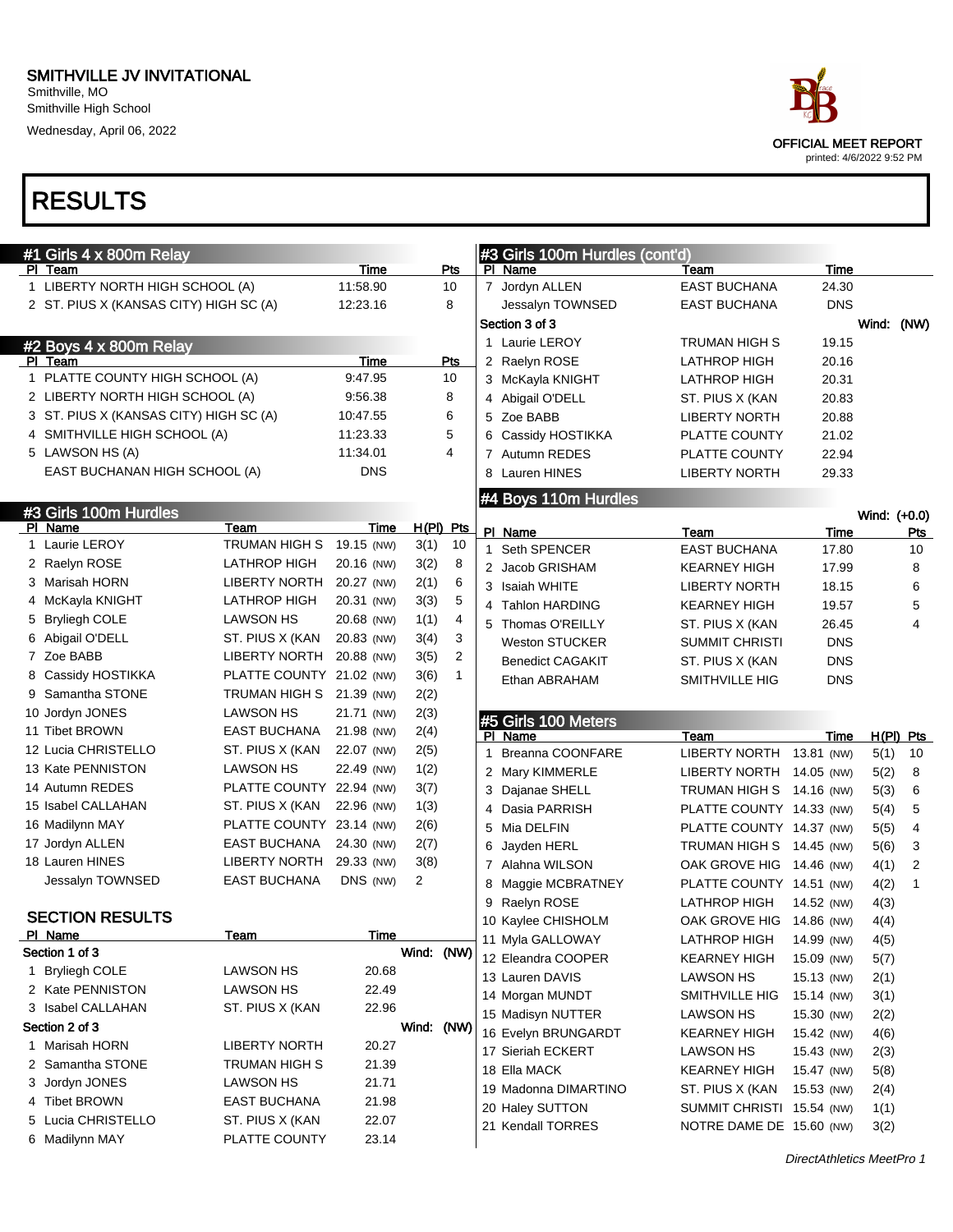

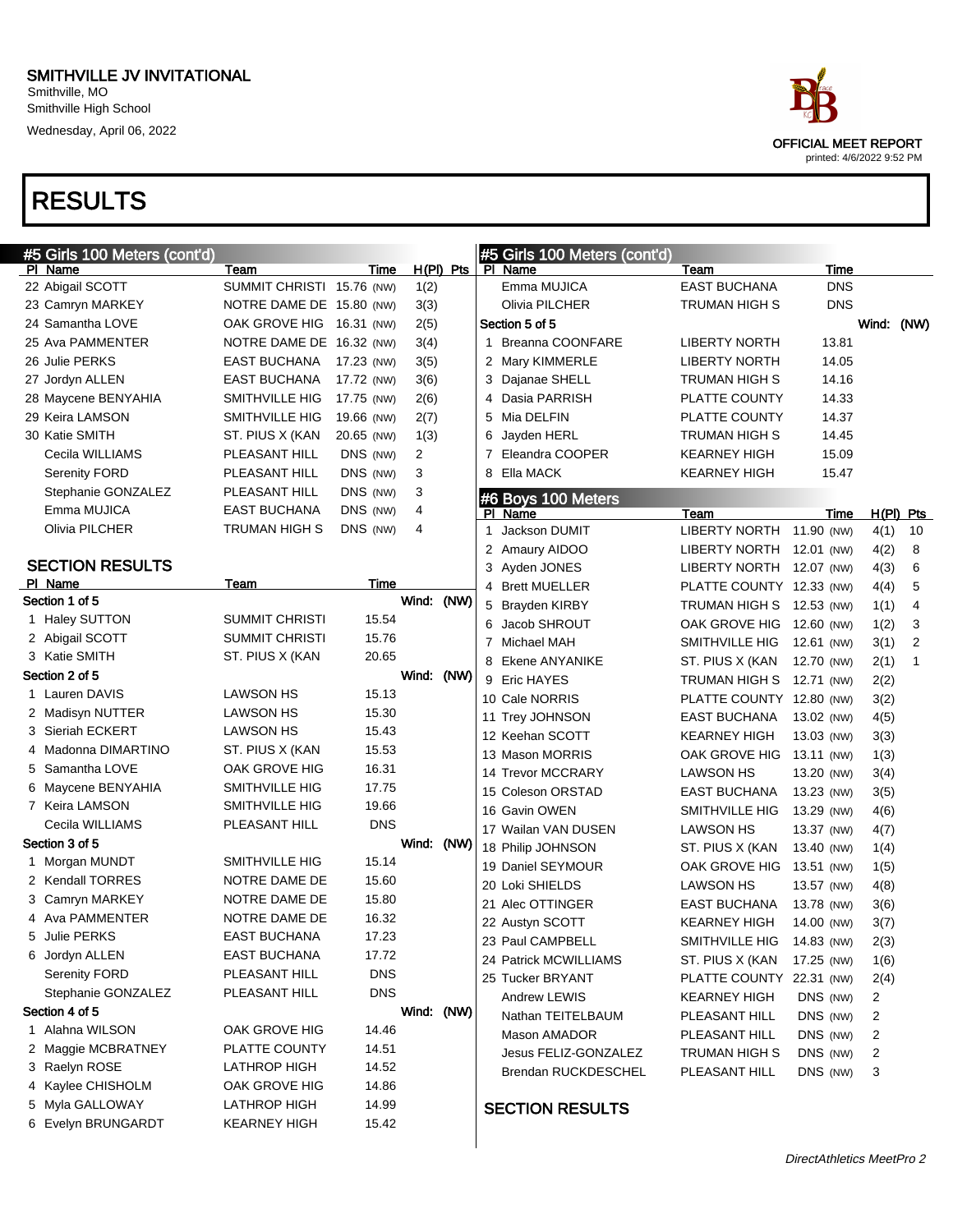

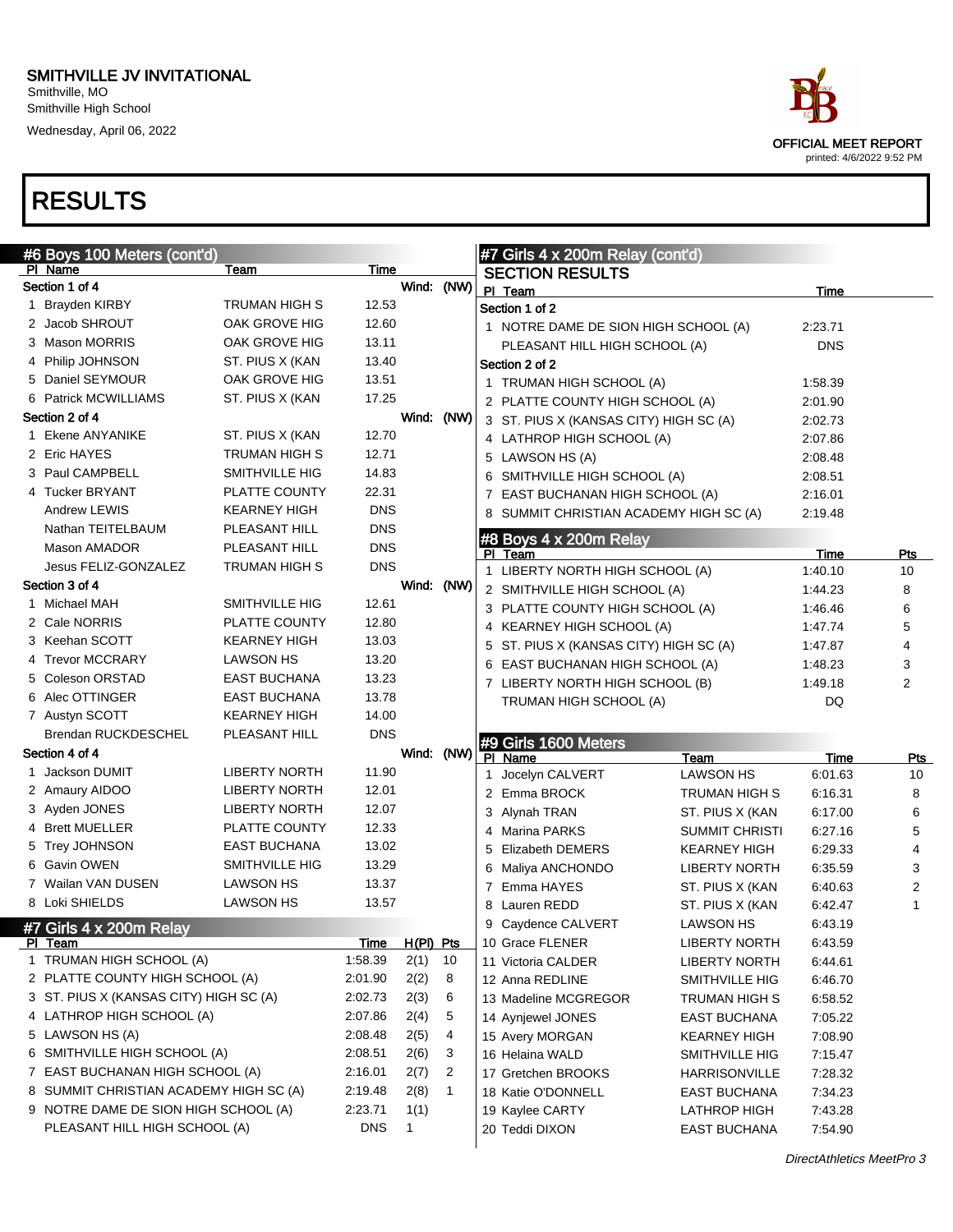#### SMITHVILLE JV INVITATIONAL Smithville, MO

Smithville High School Wednesday, April 06, 2022

### RESULTS

#9 Girls 1600 Meters (cont'd)

|                                              | <b>OFFICIAL MEET REPORT</b> | printed: 4/6/2022 9:52 PM |
|----------------------------------------------|-----------------------------|---------------------------|
|                                              |                             |                           |
|                                              |                             |                           |
| #11 Girls 4 x 100m Relay (cont'd)<br>PI Team | Time                        | $H(PI)$ Pts               |
| TRUMAN HIGH SCHOOL (A)                       | <b>DNS</b>                  | 2                         |
| <b>SECTION RESULTS</b>                       |                             |                           |
| PI Team                                      | Time                        |                           |
| Section 1 of 2                               |                             |                           |
| 1 EAST BUCHANAN HIGH SCHOOL (A)              | 1:04.55                     |                           |
| PLEASANT HILL HIGH SCHOOL (A)                | <b>DNS</b>                  |                           |
| Section 2 of 2                               |                             |                           |
| 1 LATHROP HIGH SCHOOL (A)                    | 58.95                       |                           |
| 2 SMITHVILLE HIGH SCHOOL (A)                 | 59.20                       |                           |
| 3 PLATTE COUNTY HIGH SCHOOL (A)              | 1:00.12                     |                           |
|                                              |                             |                           |

 $\blacksquare$ 

|  | <b>SECTION RESULTS</b> |  |  |
|--|------------------------|--|--|
|  |                        |  |  |

|                        | NOTRE DAME DE                                                                                                                                                                                                                                                                                                                                                                                                             | <b>DNS</b>             |     |
|------------------------|---------------------------------------------------------------------------------------------------------------------------------------------------------------------------------------------------------------------------------------------------------------------------------------------------------------------------------------------------------------------------------------------------------------------------|------------------------|-----|
| Lily RIPLEY            | <b>LAWSON HS</b>                                                                                                                                                                                                                                                                                                                                                                                                          | <b>DNS</b>             |     |
|                        |                                                                                                                                                                                                                                                                                                                                                                                                                           |                        |     |
|                        |                                                                                                                                                                                                                                                                                                                                                                                                                           |                        |     |
| Name                   | Team                                                                                                                                                                                                                                                                                                                                                                                                                      | Time                   | Pts |
| Cameron MCCLAIN        | <b>SUMMIT CHRISTI</b>                                                                                                                                                                                                                                                                                                                                                                                                     | 5:29.03                | 10  |
|                        | <b>LIBERTY NORTH</b>                                                                                                                                                                                                                                                                                                                                                                                                      | 5:31.54                | 8   |
|                        | SMITHVILLE HIG                                                                                                                                                                                                                                                                                                                                                                                                            | 5:32.97                | 6   |
|                        | <b>LIBERTY NORTH</b>                                                                                                                                                                                                                                                                                                                                                                                                      | 5:33.33                | 5   |
|                        | PLATTE COUNTY                                                                                                                                                                                                                                                                                                                                                                                                             | 5:42.68                | 4   |
|                        | OAK GROVE HIG                                                                                                                                                                                                                                                                                                                                                                                                             | 5:45.29                | 3   |
|                        | <b>SUMMIT CHRISTI</b>                                                                                                                                                                                                                                                                                                                                                                                                     | 5:51.46                | 2   |
|                        | <b>TRUMAN HIGH S</b>                                                                                                                                                                                                                                                                                                                                                                                                      | 5:52.13                | 1   |
|                        | PLATTE COUNTY                                                                                                                                                                                                                                                                                                                                                                                                             | 6:05.81                |     |
|                        | ST. PIUS X (KAN                                                                                                                                                                                                                                                                                                                                                                                                           | 6:06.13                |     |
|                        | <b>TRUMAN HIGH S</b>                                                                                                                                                                                                                                                                                                                                                                                                      | 6:10.53                |     |
|                        | SMITHVILLE HIG                                                                                                                                                                                                                                                                                                                                                                                                            | 6:11.14                |     |
|                        | <b>LAWSON HS</b>                                                                                                                                                                                                                                                                                                                                                                                                          | 6:16.97                |     |
|                        | <b>TRUMAN HIGH S</b>                                                                                                                                                                                                                                                                                                                                                                                                      | 6:17.97                |     |
|                        | <b>KEARNEY HIGH</b>                                                                                                                                                                                                                                                                                                                                                                                                       | 6:19.22                |     |
|                        | <b>LAWSON HS</b>                                                                                                                                                                                                                                                                                                                                                                                                          | 6:23.19                |     |
|                        | <b>LAWSON HS</b>                                                                                                                                                                                                                                                                                                                                                                                                          | 6:23.99                |     |
|                        | <b>LIBERTY NORTH</b>                                                                                                                                                                                                                                                                                                                                                                                                      | 6:26.50                |     |
|                        | <b>EAST BUCHANA</b>                                                                                                                                                                                                                                                                                                                                                                                                       | 6:46.86                |     |
|                        | PLATTE COUNTY                                                                                                                                                                                                                                                                                                                                                                                                             | 7:29.02                |     |
| <b>Leland EDENBURN</b> | PLEASANT HILL                                                                                                                                                                                                                                                                                                                                                                                                             | <b>DNS</b>             |     |
| Cransten BAUGH         | <b>EAST BUCHANA</b>                                                                                                                                                                                                                                                                                                                                                                                                       | <b>DNS</b>             |     |
| <b>Mason MYERS</b>     | OAK GROVE HIG                                                                                                                                                                                                                                                                                                                                                                                                             | <b>DNS</b>             |     |
| <b>Landon TURNER</b>   | <b>EAST BUCHANA</b>                                                                                                                                                                                                                                                                                                                                                                                                       | <b>DNS</b>             |     |
| Layton MYNATT          | PLEASANT HILL                                                                                                                                                                                                                                                                                                                                                                                                             | <b>DNS</b>             |     |
|                        |                                                                                                                                                                                                                                                                                                                                                                                                                           |                        |     |
| 1.                     | #10 Boys 1600 Meters<br>PI.<br><b>Henry YOUNG</b><br>3 Merik WILSON<br>4 Jaxon REEDER<br>5 Tanner JENKS<br>6 Anthony GREENBERG<br>7 Johney MAKEEN<br>Andrew CORDRAY<br><b>Connor GRAHAM</b><br>10 Charles DICKMAN<br>11 Max LEE<br>12 Ayden JANNING<br>13 Hunter THOMPSON<br>14 Alexander NICHOLS<br>15 Taylor JAMES<br>16 Owen WEATHERSPOON<br>17 Dylan SPOR<br>18 Nathaniel BERG<br>19 Riley EVERETT<br>20 Tanner AYERS | Denali SANCHEZ-BENCOMO |     |

PI Name **The Properties Team** Team Time Pts

21 Geneva CLARK LATHROP HIGH 8:34.86 22 Jennifer CARLSON TRUMAN HIGH S 9:10.06 23 Hannah GARCIA SMITHVILLE HIG 9:19.46 Ellianna LOVELAND NOTRE DAME DE DNS

|    | #11 Girls 4 x 100m Relay               |            |           |    |
|----|----------------------------------------|------------|-----------|----|
|    | Team                                   | Time       | H(PI) Pts |    |
| 1. | LATHROP HIGH SCHOOL (A)                | 58.95      | 2(1)      | 10 |
|    | 2 SMITHVILLE HIGH SCHOOL (A)           | 59.20      | 2(2)      | 8  |
|    | 3 PLATTE COUNTY HIGH SCHOOL (A)        | 1:00.12    | 2(3)      | 6  |
|    | 4 EAST BUCHANAN HIGH SCHOOL (A)        | 1:04.55    | 1(1)      | 5  |
|    | 5 NOTRE DAME DE SION HIGH SCHOOL (A)   | 1:04.94    | 2(4)      | 4  |
| 6. | SUMMIT CHRISTIAN ACADEMY HIGH SC (A)   | 1:05.49    | 2(5)      | 3  |
|    | 7 ST. PIUS X (KANSAS CITY) HIGH SC (A) | 1:11.94    | 2(6)      | 2  |
|    | LAWSON HS (A)                          | DQ         | 2         |    |
|    | PLEASANT HILL HIGH SCHOOL (A)          | <b>DNS</b> |           |    |
|    |                                        |            |           |    |

|   | <b>SECTION RESULTS</b>                 |            |     |
|---|----------------------------------------|------------|-----|
|   | PI Team                                | Time       |     |
|   | Section 1 of 2                         |            |     |
|   | 1 EAST BUCHANAN HIGH SCHOOL (A)        | 1:04.55    |     |
|   | PLEASANT HILL HIGH SCHOOL (A)          | <b>DNS</b> |     |
|   | Section 2 of 2                         |            |     |
|   | 1 LATHROP HIGH SCHOOL (A)              | 58.95      |     |
|   | 2 SMITHVILLE HIGH SCHOOL (A)           | 59.20      |     |
|   | 3 PLATTE COUNTY HIGH SCHOOL (A)        | 1:00.12    |     |
|   | 4 NOTRE DAME DE SION HIGH SCHOOL (A)   | 1:04.94    |     |
|   | 5 SUMMIT CHRISTIAN ACADEMY HIGH SC (A) | 1:05.49    |     |
|   | 6 ST. PIUS X (KANSAS CITY) HIGH SC (A) | 1:11.94    |     |
|   | LAWSON HS (A)                          | DQ         |     |
|   | TRUMAN HIGH SCHOOL (A)                 | <b>DNS</b> |     |
|   | #12 Boys 4 x 100m Relay                |            |     |
|   | PI Team                                | Time       | Pts |
| 1 | LIBERTY NORTH HIGH SCHOOL (A)          | 48.29      | 10  |
|   | 2 TRUMAN HIGH SCHOOL (A)               | 49.95      | 8   |
|   | 3 SMITHVILLE HIGH SCHOOL (A)           | 51.97      | 6   |
|   | 4 KEARNEY HIGH SCHOOL (A)              | 52.20      | 5   |
|   | 5 EAST BUCHANAN HIGH SCHOOL (A)        | 53.05      | 4   |
|   | 6 PLATTE COUNTY HIGH SCHOOL (A)        | 54.85      | 3   |
|   | 7 ST. PIUS X (KANSAS CITY) HIGH SC (A) | 55.93      | 2   |
|   | LIBERTY NORTH HIGH SCHOOL (B)          | DQ         |     |
|   |                                        |            |     |

|   | #13 Girls 400 Meters |                       |         |       |                |
|---|----------------------|-----------------------|---------|-------|----------------|
| Р | Name                 | Team                  | Time    | H(PI) | Pts            |
| 1 | Adison HAYDEN        | OAK GROVE HIG         | 1:09.54 | 1(1)  | 10             |
| 2 | Ashley BERG          | <b>LIBERTY NORTH</b>  | 1:10.35 | 4(1)  | 8              |
| 3 | Emma REED            | <b>PLATTE COUNTY</b>  | 1:12.78 | 4(2)  | 6              |
| 4 | <b>Rylee PICKETT</b> | PLATTE COUNTY         | 1:12.80 | 4(3)  | 5              |
| 5 | Paris HAMILTON       | <b>TRUMAN HIGH S</b>  | 1:14.15 | 2(1)  | 4              |
| 6 | Emerson YARBROUGH    | <b>LAWSON HS</b>      | 1:14.57 | 1(2)  | 3              |
| 7 | Kathryn TRISCHLER    | <b>LIBERTY NORTH</b>  | 1:15.05 | 4(4)  | $\overline{2}$ |
| 8 | Alaycia ROLLINS      | PLATTE COUNTY         | 1:15.20 | 4(5)  | 1              |
| 9 | Keira DRISKELL       | OAK GROVE HIG         | 1:15.42 | 3(1)  |                |
|   | 10 Nnenna ANIKWE     | ST. PIUS X (KAN       | 1:16.33 | 2(2)  |                |
|   | 11 Audrey TROUT      | <b>LAWSON HS</b>      | 1:16.73 | 4(6)  |                |
|   | 12 Caroline WEBER    | NOTRE DAME DE         | 1:17.40 | 3(2)  |                |
|   | 13 Callie THOMPSON   | <b>LIBERTY NORTH</b>  | 1:17.61 | 3(3)  |                |
|   | 14 Daniella OBI      | <b>TRUMAN HIGH S</b>  | 1:27.29 | 1(3)  |                |
|   | 15 Maria SCHAFER     | <b>SMITHVILLE HIG</b> | 1:28.88 | 2(3)  |                |
|   | 16 Emma MUJICA       | <b>EAST BUCHANA</b>   | 1:28.92 | 3(4)  |                |
|   | 17 Ana FRUET         | SMITHVILLE HIG        | 1:29.80 | 2(4)  |                |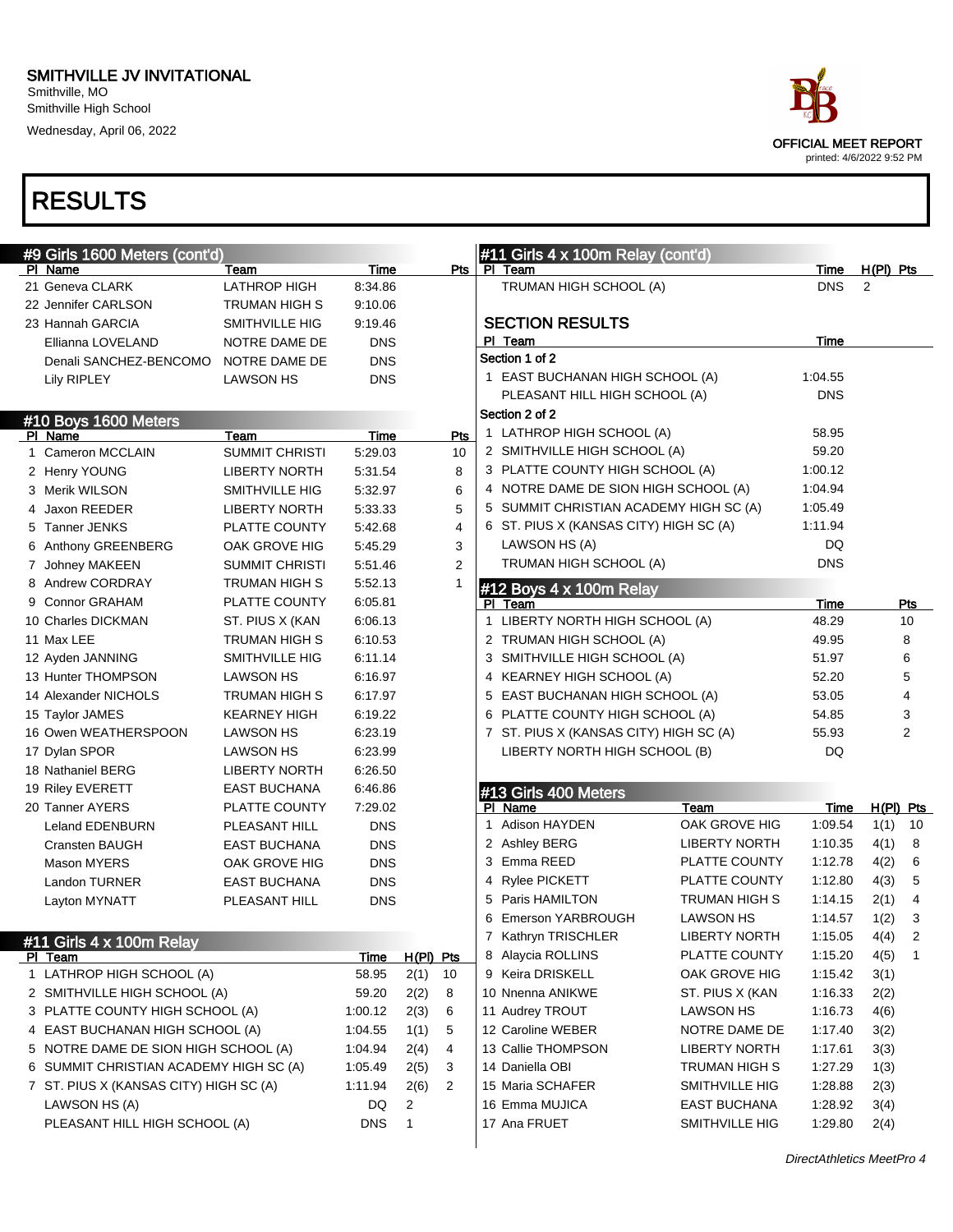#### SMITHVILLE JV INVITATIONAL Smithville, MO Smithville High School

Wednesday, April 06, 2022

|                                          |                       |             |                |   | #14 Boys 400 Meters (cont'd)   |                      |            |                        |              |
|------------------------------------------|-----------------------|-------------|----------------|---|--------------------------------|----------------------|------------|------------------------|--------------|
| #13 Girls 400 Meters (cont'd)<br>PI Name | Team                  | Time        | H(PI) Pts      |   | PI Name                        | Team                 | Time       | $H(PI)$ Pts            |              |
| <b>Emerson SHELTON</b>                   | NOTRE DAME DE         | <b>DNS</b>  | $\mathbf{1}$   |   | 5 Joshua FRAKER                | PLATTE COUNTY        | 59.79      | 3(4)                   | 4            |
| Morgan MUNDT                             | SMITHVILLE HIG        | <b>DNS</b>  | $\overline{2}$ |   | 6 Elija DEFRIES                | LAWSON HS            | 1:01.48    | 3(5)                   | 3            |
| <b>Grace BRIDGES</b>                     | PLEASANT HILL         | <b>DNS</b>  | 3              |   | 7 Trey CHAPMAN                 | SMITHVILLE HIG       | 1:02.02    | 3(6)                   | 2            |
| Jessalyn TOWNSED                         | <b>EAST BUCHANA</b>   | <b>DNS</b>  | 3              |   | 8 Logan PITTMAN                | OAK GROVE HIG        | 1:02.29    | 1(1)                   | $\mathbf{1}$ |
| <b>Brylee STEGALL</b>                    | <b>KEARNEY HIGH</b>   | <b>DNS</b>  | 3              |   | 9 Luke TOMC                    | ST. PIUS X (KAN      | 1:02.41    | 1(2)                   |              |
| Reina SAPP                               | <b>LATHROP HIGH</b>   | <b>DNS</b>  | 3              |   | 10 Aidan LINDSEY               | PLATTE COUNTY        | 1:03.54    | 2(2)                   |              |
| Ava BRIEGEL                              | <b>LAWSON HS</b>      | <b>DNS</b>  | $\overline{4}$ |   | 11 Maddux THOMAS               | <b>EAST BUCHANA</b>  | 1:04.43    | 2(3)                   |              |
| Addy DAVIS                               | <b>KEARNEY HIGH</b>   | <b>DNS</b>  | 4              |   | 12 Sheldon WALLER              | OAK GROVE HIG        | 1:04.80    | 1(3)                   |              |
|                                          |                       |             |                |   | 13 Matthew STILL               | ST. PIUS X (KAN      | 1:05.32    | 1(4)                   |              |
| <b>SECTION RESULTS</b>                   |                       |             |                |   | 14 Trevor WALTON               | SMITHVILLE HIG       | 1:06.03    | 1(5)                   |              |
| PI Name                                  | Team                  | Time        |                |   | 15 Aden MORTIMORE              | <b>EAST BUCHANA</b>  | 1:06.04    | 2(4)                   |              |
| Section 1 of 4                           |                       |             |                |   | 16 Joseph IBARRA-GUZMAN        | PLATTE COUNTY        | 1:06.37    | 3(7)                   |              |
| 1 Adison HAYDEN                          | OAK GROVE HIG         | 1:09.54     |                |   | 17 Jacob ZWICK                 | <b>KEARNEY HIGH</b>  | 1:07.36    |                        |              |
| 2 Emerson YARBROUGH                      | <b>LAWSON HS</b>      | 1:14.57     |                |   | Tatum ETHERTON                 |                      | <b>DNS</b> | 1(6)<br>$\overline{c}$ |              |
| 3 Daniella OBI                           | <b>TRUMAN HIGH S</b>  | 1:27.29     |                |   |                                | TRUMAN HIGH S        |            | $\mathbf{2}$           |              |
| Emerson SHELTON                          | NOTRE DAME DE         | <b>DNS</b>  |                |   | Landon CHAPMAN                 | <b>LIBERTY NORTH</b> | <b>DNS</b> | $\overline{2}$         |              |
| Section 2 of 4                           |                       |             |                |   | Cayden RAY                     | <b>EAST BUCHANA</b>  | <b>DNS</b> |                        |              |
| 1 Paris HAMILTON                         | TRUMAN HIGH S         | 1:14.15     |                |   | <b>Elliott DAEGAN</b>          | <b>KEARNEY HIGH</b>  | <b>DNS</b> | $\overline{2}$         |              |
| 2 Nnenna ANIKWE                          | ST. PIUS X (KAN       | 1:16.33     |                |   | Peyton MADISON                 | PLEASANT HILL        | <b>DNS</b> | 3                      |              |
| 3 Maria SCHAFER                          | SMITHVILLE HIG        | 1:28.88     |                |   |                                |                      |            |                        |              |
| 4 Ana FRUET                              | <b>SMITHVILLE HIG</b> | 1:29.80     |                |   | <b>SECTION RESULTS</b>         |                      |            |                        |              |
| Morgan MUNDT                             | <b>SMITHVILLE HIG</b> | <b>DNS</b>  |                |   | PI Name<br>Section 1 of 3      | Team                 | Time       |                        |              |
| Section 3 of 4                           |                       |             |                |   |                                | OAK GROVE HIG        | 1:02.29    |                        |              |
| 1 Keira DRISKELL                         | OAK GROVE HIG         | 1:15.42     |                |   | 1 Logan PITTMAN<br>2 Luke TOMC |                      | 1:02.41    |                        |              |
|                                          |                       |             |                |   | 3 Sheldon WALLER               | ST. PIUS X (KAN      |            |                        |              |
| 2 Caroline WEBER                         | NOTRE DAME DE         | 1:17.40     |                |   |                                | OAK GROVE HIG        | 1:04.80    |                        |              |
| 3 Callie THOMPSON                        | <b>LIBERTY NORTH</b>  | 1:17.61     |                |   | 4 Matthew STILL                | ST. PIUS X (KAN      | 1:05.32    |                        |              |
| 4 Emma MUJICA                            | <b>EAST BUCHANA</b>   | 1:28.92     |                | 5 | <b>Trevor WALTON</b>           | SMITHVILLE HIG       | 1:06.03    |                        |              |
| Grace BRIDGES                            | PLEASANT HILL         | <b>DNS</b>  |                | 6 | Jacob ZWICK                    | <b>KEARNEY HIGH</b>  | 1:07.36    |                        |              |
| Jessalyn TOWNSED                         | <b>EAST BUCHANA</b>   | <b>DNS</b>  |                |   | Section 2 of 3                 |                      |            |                        |              |
| <b>Brylee STEGALL</b>                    | <b>KEARNEY HIGH</b>   | <b>DNS</b>  |                |   | 1 Kellen BOLLING               | <b>LIBERTY NORTH</b> | 58.50      |                        |              |
| Reina SAPP                               | <b>LATHROP HIGH</b>   | <b>DNS</b>  |                |   | 2 Aidan LINDSEY                | <b>PLATTE COUNTY</b> | 1:03.54    |                        |              |
| Section 4 of 4                           |                       |             |                | 3 | Maddux THOMAS                  | <b>EAST BUCHANA</b>  | 1:04.43    |                        |              |
| 1 Ashley BERG                            | <b>LIBERTY NORTH</b>  | 1:10.35     |                |   | 4 Aden MORTIMORE               | <b>EAST BUCHANA</b>  | 1:06.04    |                        |              |
| 2 Emma REED                              | <b>PLATTE COUNTY</b>  | 1:12.78     |                |   | <b>Tatum ETHERTON</b>          | <b>TRUMAN HIGH S</b> | <b>DNS</b> |                        |              |
| 3 Rylee PICKETT                          | PLATTE COUNTY         | 1:12.80     |                |   | Landon CHAPMAN                 | <b>LIBERTY NORTH</b> | <b>DNS</b> |                        |              |
| 4 Kathryn TRISCHLER                      | <b>LIBERTY NORTH</b>  | 1:15.05     |                |   | Cayden RAY                     | <b>EAST BUCHANA</b>  | <b>DNS</b> |                        |              |
| 5 Alaycia ROLLINS                        | PLATTE COUNTY         | 1:15.20     |                |   | <b>Elliott DAEGAN</b>          | <b>KEARNEY HIGH</b>  | <b>DNS</b> |                        |              |
| 6 Audrey TROUT                           | <b>LAWSON HS</b>      | 1:16.73     |                |   | Section 3 of 3                 |                      |            |                        |              |
| Ava BRIEGEL                              | <b>LAWSON HS</b>      | <b>DNS</b>  |                |   | 1 Jaidon EVANS                 | <b>LIBERTY NORTH</b> | 56.00      |                        |              |
| Addy DAVIS                               | <b>KEARNEY HIGH</b>   | <b>DNS</b>  |                |   | 2 Lyndon RUSSELL               | SMITHVILLE HIG       | 58.64      |                        |              |
| #14 Boys 400 Meters                      |                       |             |                |   | 3 Cayden HARRIS                | <b>KEARNEY HIGH</b>  | 58.78      |                        |              |
| PI Name                                  | <b>Team</b>           | <b>Time</b> | $H(PI)$ Pts    |   | 4 Joshua FRAKER                | PLATTE COUNTY        | 59.79      |                        |              |
| 1 Jaidon EVANS                           | <b>LIBERTY NORTH</b>  | 56.00       | 3(1)<br>10     |   | 5 Elija DEFRIES                | <b>LAWSON HS</b>     | 1:01.48    |                        |              |
| 2 Kellen BOLLING                         | <b>LIBERTY NORTH</b>  | 58.50       | 2(1)<br>8      |   | 6 Trey CHAPMAN                 | SMITHVILLE HIG       | 1:02.02    |                        |              |
| 3 Lyndon RUSSELL                         | SMITHVILLE HIG        | 58.64       | 3(2)<br>6      |   | 7 Joseph IBARRA-GUZMAN         | PLATTE COUNTY        | 1:06.37    |                        |              |
| 4 Cayden HARRIS                          | <b>KEARNEY HIGH</b>   | 58.78       | 3(3)<br>5      |   | Peyton MADISON                 | PLEASANT HILL        | <b>DNS</b> |                        |              |

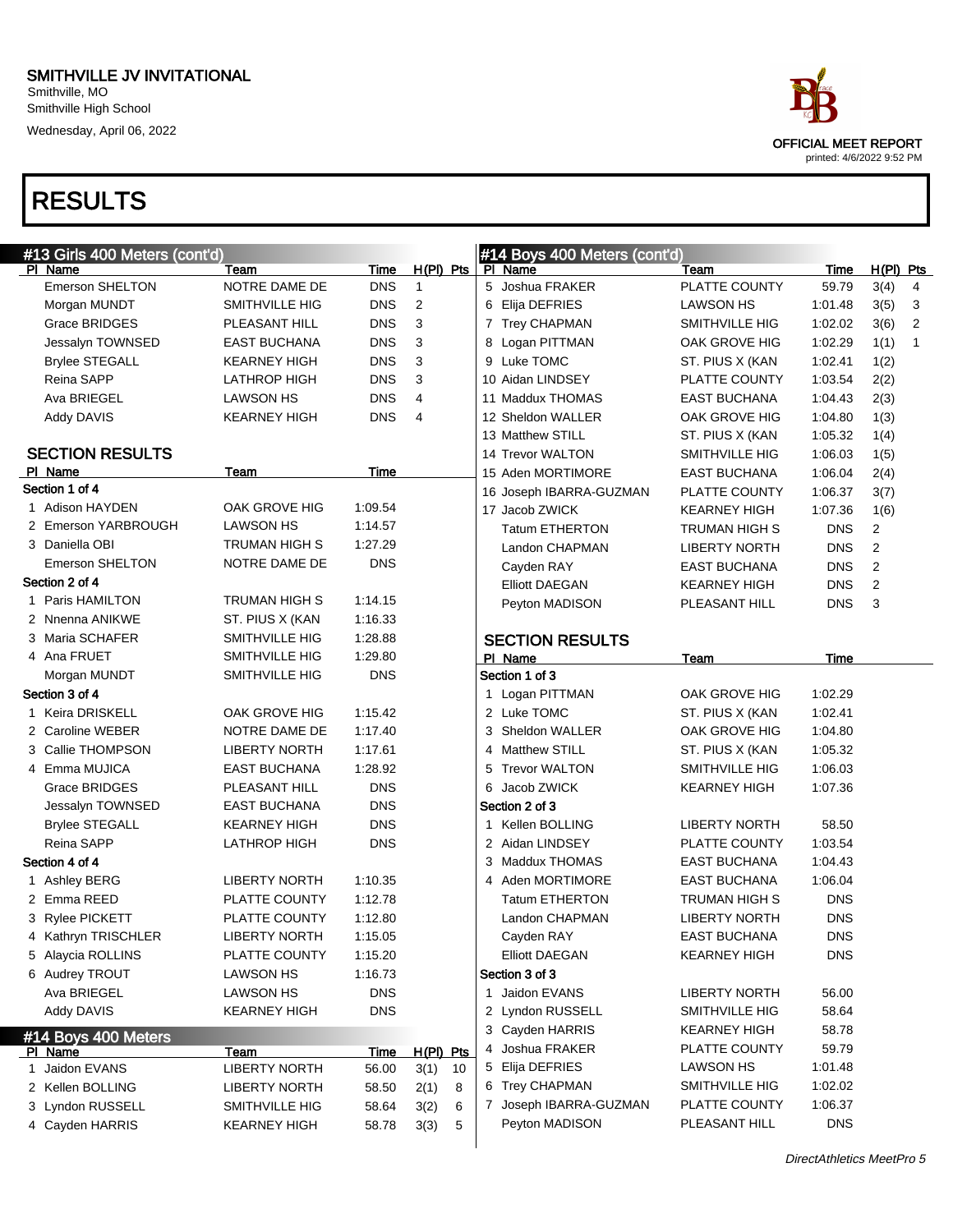| #15 Girls 300m Hurdles |                       |            |             |                | #16 Boys 300m Hurdles   |                       |             |                |              |
|------------------------|-----------------------|------------|-------------|----------------|-------------------------|-----------------------|-------------|----------------|--------------|
| PI Name                | Team                  | Time       | $H(PI)$ Pts |                | PI Name                 | Team                  | Time        | $H(PI)$ Pts    |              |
| 1 Jayden HERL          | <b>TRUMAN HIGH S</b>  | 55.65      | 2(1)        | 10             | 1 Seth SPENCER          | <b>EAST BUCHANA</b>   | 45.73       | 3(1)           | 10           |
| 2 Lauren WALDRON       | ST. PIUS X (KAN       | 57.66      | 3(1)        | 8              | 2 Beau GRAY             | <b>KEARNEY HIGH</b>   | 45.94       | 3(2)           | 8            |
| 3 Anna SCHWEERS        | NOTRE DAME DE         | 1:00.27    | 2(2)        | 6              | 3 Jacob GRISHAM         | <b>KEARNEY HIGH</b>   | 46.15       | 3(3)           | 6            |
| 4 Autumn REDES         | PLATTE COUNTY         | 1:00.47    | 3(2)        | 5              | 4 Ben THOMSON           | <b>LIBERTY NORTH</b>  | 46.73       | 3(4)           | 5            |
| 5 Zoe BABB             | <b>LIBERTY NORTH</b>  | 1:01.84    | 3(3)        | $\overline{4}$ | 5 Dominic BUTLER        | <b>SMITHVILLE HIG</b> | 47.66       | 3(5)           | 4            |
| 6 Cassidy HOSTIKKA     | PLATTE COUNTY         | 1:01.86    | 3(4)        | 3              | 6 Logan PITTMAN         | OAK GROVE HIG         | 49.29       | 3(6)           | 3            |
| 7 McKayla KNIGHT       | LATHROP HIGH          | 1:02.08    | 3(5)        | $\overline{2}$ | 7 Colton WHORTON        | PLATTE COUNTY         | 49.96       | 3(7)           | 2            |
| 8 Lucia CHRISTELLO     | ST. PIUS X (KAN       | 1:02.62    | 2(3)        | $\mathbf{1}$   | 8 Trenton NORRIS        | <b>LIBERTY NORTH</b>  | 51.21       | 2(1)           | $\mathbf{1}$ |
| 9 Riley BEARD          | OAK GROVE HIG         | 1:02.80    | 2(4)        |                | 9 Zachary MARUCO        | ST. PIUS X (KAN       | 51.30       | 2(2)           |              |
| 10 Elle BARRON         | <b>LIBERTY NORTH</b>  | 1:03.12    | 3(6)        |                | 10 Isaiah SEYMOUR       | PLATTE COUNTY         | 52.62       | 2(3)           |              |
| 11 Raelyn ROSE         | <b>LATHROP HIGH</b>   | 1:03.19    | 3(7)        |                | James BERRY             | PLEASANT HILL         | <b>DNS</b>  | 2              |              |
| 12 Samantha STONE      | TRUMAN HIGH S         | 1:03.61    | 2(5)        |                | Gavin OWEN              | <b>SMITHVILLE HIG</b> | <b>DNS</b>  | $\mathbf{1}$   |              |
| 13 Abigail O'DELL      | ST. PIUS X (KAN       | 1:03.87    | 1(1)        |                | <b>Benedict CAGAKIT</b> | ST. PIUS X (KAN       | <b>DNS</b>  | 2              |              |
| 14 Aysia RAINS         | <b>LIBERTY NORTH</b>  | 1:04.27    | 3(8)        |                | Logan HENNEGIN          | SMITHVILLE HIG        | <b>DNS</b>  | $\overline{2}$ |              |
| 15 Demi CALTON         | <b>LAWSON HS</b>      | 1:04.72    | 2(6)        |                | Thomas O'REILLY         | ST. PIUS X (KAN       | <b>DNS</b>  | $\mathbf{1}$   |              |
| 16 Lily BURNS          | <b>SMITHVILLE HIG</b> | 1:05.30    | 2(7)        |                | Cransten BAUGH          | EAST BUCHANA          | <b>DNS</b>  | 2              |              |
| 17 Tibet BROWN         | <b>EAST BUCHANA</b>   | 1:07.78    | 2(8)        |                | <b>Weston STUCKER</b>   | SUMMIT CHRISTI        | <b>DNS</b>  | 2              |              |
| 18 Kate PENNISTON      | <b>LAWSON HS</b>      | 1:07.98    | 1(2)        |                | Lane WEBB               | PLATTE COUNTY         | <b>DNS</b>  | 3              |              |
| 19 Jordyn JONES        | <b>LAWSON HS</b>      | 1:08.80    | 1(3)        |                |                         |                       |             |                |              |
| Kayla SCOTT            | <b>TRUMAN HIGH S</b>  | <b>DNS</b> | 1           |                | <b>SECTION RESULTS</b>  |                       |             |                |              |
|                        |                       |            |             |                | PI Name                 | Team                  | <b>Time</b> |                |              |
| <b>SECTION RESULTS</b> |                       |            |             |                | Section 1 of 3          |                       |             |                |              |
| PI Name                | Team                  | Time       |             |                | Gavin OWEN              | SMITHVILLE HIG        | <b>DNS</b>  |                |              |
| Section 1 of 3         |                       |            |             |                | Thomas O'REILLY         | ST. PIUS X (KAN       | <b>DNS</b>  |                |              |
| 1 Abigail O'DELL       | ST. PIUS X (KAN       | 1:03.87    |             |                | Section 2 of 3          |                       |             |                |              |
| 2 Kate PENNISTON       | <b>LAWSON HS</b>      | 1:07.98    |             |                | 1 Trenton NORRIS        | <b>LIBERTY NORTH</b>  | 51.21       |                |              |
| 3 Jordyn JONES         | <b>LAWSON HS</b>      | 1:08.80    |             |                | 2 Zachary MARUCO        | ST. PIUS X (KAN       | 51.30       |                |              |
| Kayla SCOTT            | <b>TRUMAN HIGH S</b>  | <b>DNS</b> |             |                | 3 Isaiah SEYMOUR        | PLATTE COUNTY         | 52.62       |                |              |
| Section 2 of 3         |                       |            |             |                | James BERRY             | PLEASANT HILL         | <b>DNS</b>  |                |              |
| 1 Jayden HERL          | TRUMAN HIGH S         | 55.65      |             |                | <b>Benedict CAGAKIT</b> | ST. PIUS X (KAN       | <b>DNS</b>  |                |              |
| 2 Anna SCHWEERS        | NOTRE DAME DE         | 1:00.27    |             |                | Logan HENNEGIN          | SMITHVILLE HIG        | <b>DNS</b>  |                |              |
| 3 Lucia CHRISTELLO     | ST. PIUS X (KAN       | 1:02.62    |             |                | Cransten BAUGH          | <b>EAST BUCHANA</b>   | <b>DNS</b>  |                |              |
| 4 Riley BEARD          | OAK GROVE HIG         | 1:02.80    |             |                | Weston STUCKER          | <b>SUMMIT CHRISTI</b> | <b>DNS</b>  |                |              |
| 5 Samantha STONE       | <b>TRUMAN HIGH S</b>  | 1:03.61    |             |                | Section 3 of 3          |                       |             |                |              |
| 6 Demi CALTON          | <b>LAWSON HS</b>      | 1:04.72    |             |                | 1 Seth SPENCER          | EAST BUCHANA          | 45.73       |                |              |
| 7 Lily BURNS           | SMITHVILLE HIG        | 1:05.30    |             |                | 2 Beau GRAY             | <b>KEARNEY HIGH</b>   | 45.94       |                |              |
| 8 Tibet BROWN          | EAST BUCHANA          | 1:07.78    |             |                | 3 Jacob GRISHAM         | <b>KEARNEY HIGH</b>   | 46.15       |                |              |
| Section 3 of 3         |                       |            |             |                | 4 Ben THOMSON           | <b>LIBERTY NORTH</b>  | 46.73       |                |              |
| 1 Lauren WALDRON       | ST. PIUS X (KAN       | 57.66      |             |                | 5 Dominic BUTLER        | SMITHVILLE HIG        | 47.66       |                |              |
| 2 Autumn REDES         | PLATTE COUNTY         | 1:00.47    |             |                | 6 Logan PITTMAN         | OAK GROVE HIG         | 49.29       |                |              |
| 3 Zoe BABB             | <b>LIBERTY NORTH</b>  | 1:01.84    |             |                | 7 Colton WHORTON        | PLATTE COUNTY         | 49.96       |                |              |
| 4 Cassidy HOSTIKKA     | PLATTE COUNTY         | 1:01.86    |             |                | Lane WEBB               | PLATTE COUNTY         | <b>DNS</b>  |                |              |
| 5 McKayla KNIGHT       | LATHROP HIGH          | 1:02.08    |             |                | #17 Girls 800 Meters    |                       |             |                |              |
| 6 Elle BARRON          | <b>LIBERTY NORTH</b>  | 1:03.12    |             |                | PI Name                 | Team                  | <b>Time</b> | H(PI) Pts      |              |
| 7 Raelyn ROSE          | <b>LATHROP HIGH</b>   | 1:03.19    |             |                | 1 Riley OSHEL           | <b>LIBERTY NORTH</b>  | 2:43.51     | 2(1)           | 10           |
| 8 Aysia RAINS          | <b>LIBERTY NORTH</b>  | 1:04.27    |             |                | 2 Olivia BROCK          | <b>KEARNEY HIGH</b>   | 2:46.41     | $2(2)$ 8       |              |

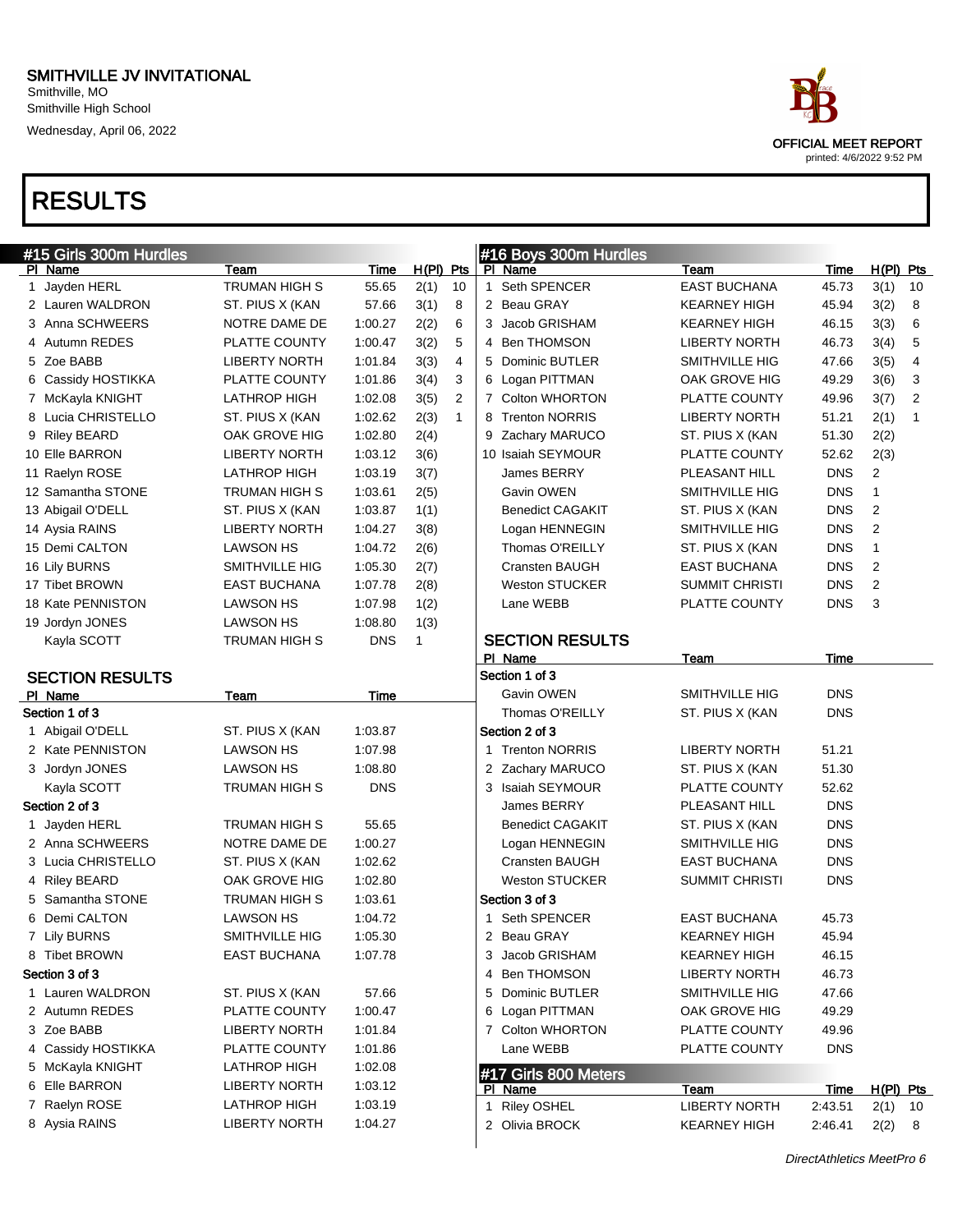

| #17 Girls 800 Meters (cont'd) |                        |                       |            |              |              | #17 Girls 800 Meters (cont'd) |                          |                          |            |             |                         |
|-------------------------------|------------------------|-----------------------|------------|--------------|--------------|-------------------------------|--------------------------|--------------------------|------------|-------------|-------------------------|
|                               | <u>PI Name</u>         | Team                  | Time       | $H(PI)$ Pts  |              |                               | PI Name                  | Team                     | Time       |             |                         |
|                               | 3 Allyson GROW         | <b>LIBERTY NORTH</b>  | 2:48.44    | 2(3)         | 6            |                               | 4 Chloe BILEN            | <b>LIBERTY NORTH</b>     | 2:53.41    |             |                         |
|                               | 4 Chloe BILEN          | <b>LIBERTY NORTH</b>  | 2:53.41    | 2(4)<br>5    |              |                               | 5 Elizabeth DEMERS       | <b>KEARNEY HIGH</b>      | 2:57.94    |             |                         |
|                               | 5 Julia OSGOOD         | <b>SUMMIT CHRISTI</b> | 2:55.81    | 1(1)         | 4            |                               | 6 Kenadi BROWN           | PLATTE COUNTY            | 3:04.87    |             |                         |
|                               | 6 Elizabeth DEMERS     | <b>KEARNEY HIGH</b>   | 2:57.94    | 2(5)         | 3            |                               | 7 Shelby CARTER          | LATHROP HIGH             | 3:12.44    |             |                         |
|                               | 7 Anna REDLINE         | SMITHVILLE HIG        | 3:01.98    | 1(2)         | 2            |                               | 8 Madeline MCGREGOR      | TRUMAN HIGH S            | 3:15.12    |             |                         |
|                               | 8 Kenadi BROWN         | PLATTE COUNTY         | 3:04.87    | 2(6)         | $\mathbf{1}$ |                               | 9 Aynjewel JONES         | <b>EAST BUCHANA</b>      | 3:16.59    |             |                         |
|                               | 9 Caydence CALVERT     | <b>LAWSON HS</b>      | 3:11.48    | 1(3)         |              |                               | 10 Avery MORGAN          | <b>KEARNEY HIGH</b>      | 3:26.19    |             |                         |
|                               | 10 Shelby CARTER       | <b>LATHROP HIGH</b>   | 3:12.44    | 2(7)         |              |                               | 11 Emma LEABO            | LATHROP HIGH             | 3:31.87    |             |                         |
|                               | 11 Helaina WALD        | SMITHVILLE HIG        | 3:13.76    | 1(4)         |              |                               | 12 Sophia JOHNSON        | ST. PIUS X (KAN          | 3:32.59    |             |                         |
|                               | 12 Madeline MCGREGOR   | TRUMAN HIGH S         | 3:15.12    | 2(8)         |              |                               | 13 Emily BARTA           | <b>HARRISONVILLE</b>     | 3:33.12    |             |                         |
|                               | 13 Aynjewel JONES      | <b>EAST BUCHANA</b>   | 3:16.59    | 2(9)         |              |                               | Ellianna LOVELAND        | NOTRE DAME DE            | <b>DNS</b> |             |                         |
|                               | 14 Avery MORGAN        | <b>KEARNEY HIGH</b>   | 3:26.19    | 2(10)        |              |                               | #18 Boys 800 Meters      |                          |            |             |                         |
|                               | 15 Emma LEABO          | LATHROP HIGH          | 3:31.87    | 2(11)        |              |                               | PI Name                  | Team                     | Time       |             | <u>Pts</u>              |
|                               | 16 Valerie HOLGUIN     | ST. PIUS X (KAN       | 3:32.19    | 1(5)         |              | $\mathbf{1}$                  | <b>Alex FRANCIS</b>      | <b>LIBERTY NORTH</b>     | 2:27.57    |             | 10                      |
|                               | 17 Sophia JOHNSON      | ST. PIUS X (KAN       | 3:32.59    | 2(12)        |              |                               | 2 Dominic HIDAYAT        | <b>LIBERTY NORTH</b>     | 2:30.97    |             | 8                       |
|                               | 18 Emily BARTA         | <b>HARRISONVILLE</b>  | 3:33.12    | 2(13)        |              |                               | 3 Cameron MCCLAIN        | <b>SUMMIT CHRISTI</b>    | 2:32.00    |             | 6                       |
|                               | 19 Teddi DIXON         | <b>EAST BUCHANA</b>   | 3:36.66    | 1(6)         |              |                               | 4 Zackary MCCALL         | PLATTE COUNTY            | 2:34.66    |             | 5                       |
|                               | 20 Keira DRISKELL      | OAK GROVE HIG         | 3:49.26    | 1(7)         |              | 5                             | Sheldon WALLER           | OAK GROVE HIG            | 2:39.26    |             | 4                       |
|                               | 21 Celia HANSEN        | ST. PIUS X (KAN       | 4:07.38    | 1(8)         |              |                               | 6 Dylan SMITH            | PLATTE COUNTY            | 2:40.62    |             | 3                       |
|                               | <b>Marina PARKS</b>    | <b>SUMMIT CHRISTI</b> | <b>DNS</b> | $\mathbf{1}$ |              |                               | 7 Johney MAKEEN          | <b>SUMMIT CHRISTI</b>    | 2:43.05    |             | $\overline{\mathbf{c}}$ |
|                               | Jocelyn CALVERT        | LAWSON HS             | <b>DNS</b> | $\mathbf{1}$ |              |                               | 8 Kade WEBB              | <b>EAST BUCHANA</b>      | 2:46.84    |             | 1                       |
|                               | Paris HAMILTON         | <b>TRUMAN HIGH S</b>  | <b>DNS</b> | $\mathbf{1}$ |              | 9                             | Ross FIORELLO            | TRUMAN HIGH S            | 2:51.86    |             |                         |
|                               | Denali SANCHEZ-BENCOMO | NOTRE DAME DE         | <b>DNS</b> | $\mathbf{1}$ |              |                               | 10 Max LEE               | TRUMAN HIGH S            | 2:54.09    |             |                         |
|                               | Lily RIPLEY            | LAWSON HS             | <b>DNS</b> | $\mathbf{1}$ |              |                               | 11 Nolan OLINGER         | <b>LAWSON HS</b>         | 2:56.38    |             |                         |
|                               | Ellianna LOVELAND      | NOTRE DAME DE         | <b>DNS</b> | 2            |              |                               | 12 Cody CASTOR           | ST. PIUS X (KAN          | 3:01.19    |             |                         |
|                               |                        |                       |            |              |              |                               | 13 Riley EVERETT         | <b>EAST BUCHANA</b>      | 3:01.32    |             |                         |
|                               | <b>SECTION RESULTS</b> |                       |            |              |              |                               | 14 Boone HUDSON          | OAK GROVE HIG            | 3:02.81    |             |                         |
|                               | PI Name                | Team                  | Time       |              |              |                               | 15 Owen WEATHERSPOON     | <b>LAWSON HS</b>         | 3:06.09    |             |                         |
|                               | Section 1 of 2         |                       |            |              |              |                               | 16 Raiden VANBEBBER      | SMITHVILLE HIG           | 3:33.28    |             |                         |
|                               | 1 Julia OSGOOD         | <b>SUMMIT CHRISTI</b> | 2:55.81    |              |              |                               | <b>Terrell LITTLETON</b> | SMITHVILLE HIG           | <b>DNS</b> |             |                         |
|                               | 2 Anna REDLINE         | SMITHVILLE HIG        | 3:01.98    |              |              |                               | <b>Mason MYERS</b>       | OAK GROVE HIG            | <b>DNS</b> |             |                         |
|                               | 3 Caydence CALVERT     | <b>LAWSON HS</b>      | 3:11.48    |              |              |                               | Leland EDENBURN          | PLEASANT HILL            | <b>DNS</b> |             |                         |
|                               | 4 Helaina WALD         | SMITHVILLE HIG        | 3:13.76    |              |              |                               | Layton MYNATT            | PLEASANT HILL            | <b>DNS</b> |             |                         |
|                               | 5 Valerie HOLGUIN      | ST. PIUS X (KAN       | 3:32.19    |              |              |                               | Nathan BOHNERT           | <b>LAWSON HS</b>         | <b>DNS</b> |             |                         |
|                               | 6 Teddi DIXON          | <b>EAST BUCHANA</b>   | 3:36.66    |              |              |                               | Andrew CORDRAY           | <b>TRUMAN HIGH S</b>     | <b>DNS</b> |             |                         |
|                               | 7 Keira DRISKELL       | OAK GROVE HIG         | 3:49.26    |              |              |                               | <b>Elliott HILLMAN</b>   | <b>LIBERTY NORTH</b>     | <b>DNS</b> |             |                         |
|                               | 8 Celia HANSEN         | ST. PIUS X (KAN       | 4:07.38    |              |              |                               | Peyton MADISON           | PLEASANT HILL            | <b>DNS</b> |             |                         |
|                               | Marina PARKS           | <b>SUMMIT CHRISTI</b> | <b>DNS</b> |              |              |                               |                          |                          |            |             |                         |
|                               | Jocelyn CALVERT        | LAWSON HS             | <b>DNS</b> |              |              |                               | #19 Girls 200 Meters     |                          |            |             |                         |
|                               | Paris HAMILTON         | TRUMAN HIGH S         | <b>DNS</b> |              |              |                               | PI Name                  | Team                     | Time       | $H(PI)$ Pts |                         |
|                               | Denali SANCHEZ-BENCOMO | NOTRE DAME DE         | <b>DNS</b> |              |              |                               | 1 Nevaeh GOODWIN         | <b>LIBERTY NORTH</b>     | 29.04 (NW) | 5(1)        | 10                      |
|                               | Lily RIPLEY            | <b>LAWSON HS</b>      | <b>DNS</b> |              |              |                               | 2 Breanna COONFARE       | LIBERTY NORTH            | 29.25 (NW) | 5(2)        | 8                       |
|                               | Section 2 of 2         |                       |            |              |              |                               | 3 Mia DELFIN             | PLATTE COUNTY 29.89 (NW) |            | 4(1)        | 6                       |
|                               | 1 Riley OSHEL          | <b>LIBERTY NORTH</b>  | 2:43.51    |              |              |                               | 4 Mary KIMMERLE          | LIBERTY NORTH            | 30.30 (NW) | 5(3)        | 5                       |
|                               | 2 Olivia BROCK         | <b>KEARNEY HIGH</b>   | 2:46.41    |              |              | 5                             | Audrey DAVIS             | LATHROP HIGH             | 30.41 (NW) | 4(2)        | 4                       |
|                               | 3 Allyson GROW         | <b>LIBERTY NORTH</b>  | 2:48.44    |              |              | 6                             | Dasia PARRISH            | PLATTE COUNTY 30.47 (NW) |            | 4(3)        | 3                       |
|                               |                        |                       |            |              |              |                               |                          |                          |            |             |                         |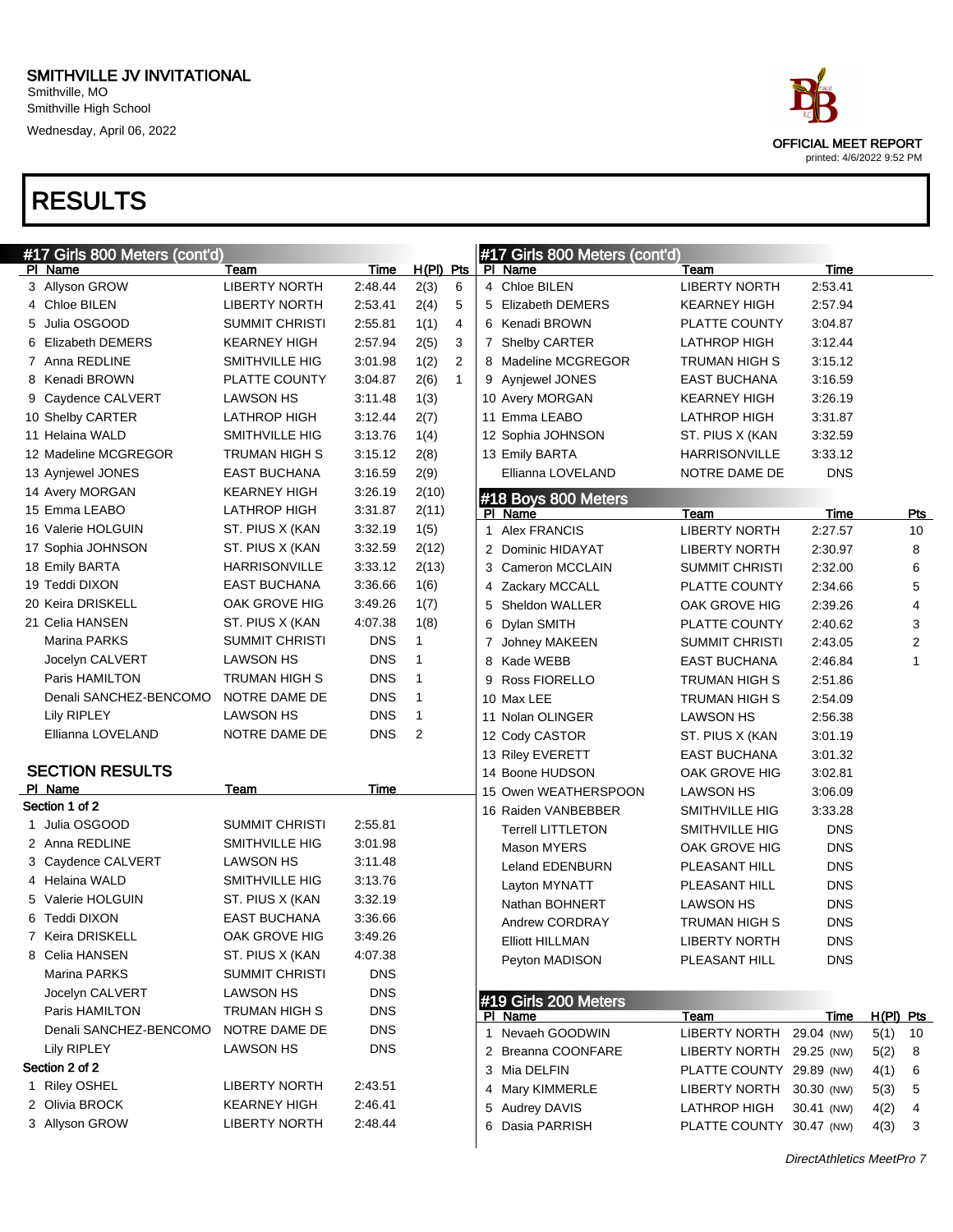| #19 Girls 200 Meters (cont'd) |                           |            |            |              | #19 Girls 200 Meters (cont'd)  |                          |            |            |             |
|-------------------------------|---------------------------|------------|------------|--------------|--------------------------------|--------------------------|------------|------------|-------------|
| PI Name                       | Team                      | Time       |            | $H(PI)$ Pts  | PI Name                        | Team                     | Time       |            |             |
| 7 Keira DRISKELL              | OAK GROVE HIG             | 30.82 (NW) | 2(1)       | 2            | Cecila WILLIAMS                | PLEASANT HILL            | <b>DNS</b> |            |             |
| 8 Alahna WILSON               | OAK GROVE HIG 30.87 (NW)  |            | 4(4)       | $\mathbf{1}$ | Section 3 of 5                 |                          |            | Wind: (NW) |             |
| 9 Suzanne SADE                | NOTRE DAME DE 30.98 (NW)  |            | 4(5)       |              | Emma MUJICA                    | <b>EAST BUCHANA</b>      | 37.27      |            |             |
| 10 Nnenna ANIKWE              | ST. PIUS X (KAN           | 30.99 (NW) | 2(2)       |              | Savannah JONES                 | <b>SMITHVILLE HIG</b>    | 34.12      |            |             |
| 11 Emma REED                  | PLATTE COUNTY 31.29 (NW)  |            | 4(6)       |              | Cali HATCHER                   | <b>SMITHVILLE HIG</b>    | 34.78      |            |             |
| 12 Lauren DAVIS               | <b>LAWSON HS</b>          | 31.88 (NW) | 2(3)       |              | Camryn MARKEY                  | NOTRE DAME DE            | 34.83      |            |             |
| 13 Kierra BATES               | TRUMAN HIGH S             | 32.16 (NW) | 5(4)       |              | <b>Kendall TORRES</b>          | NOTRE DAME DE            | 33.52      |            |             |
| 14 Eleandra COOPER            | KEARNEY HIGH              | 32.35 (NW) | 5(5)       |              | <b>Serenity FORD</b>           | PLEASANT HILL            | <b>DNS</b> |            |             |
| 15 Ella MACK                  | KEARNEY HIGH              | 32.38 (NW) | 5(6)       |              | Julie PERKS                    | <b>EAST BUCHANA</b>      | <b>DNS</b> |            |             |
| 16 Evelyn BRUNGARDT           | KEARNEY HIGH              | 32.63 (NW) | 4(7)       |              | Stephanie GONZALEZ             | PLEASANT HILL            | <b>DNS</b> |            |             |
| 17 Sieriah ECKERT             | <b>LAWSON HS</b>          | 32.71 (NW) | 2(4)       |              | Section 4 of 5                 |                          |            | Wind: (NW) |             |
| 18 Myla GALLOWAY              | LATHROP HIGH              | 33.38 (NW) | 1(1)       |              | 1 Mia DELFIN                   | PLATTE COUNTY            | 29.89      |            |             |
| 19 Kendall TORRES             | NOTRE DAME DE 33.52 (NW)  |            | 3          |              | 2 Audrey DAVIS                 | <b>LATHROP HIGH</b>      | 30.41      |            |             |
| 20 Savannah JONES             | SMITHVILLE HIG            | 34.12 (NW) | 3          |              | 3 Dasia PARRISH                | PLATTE COUNTY            | 30.47      |            |             |
| 21 Cali HATCHER               | SMITHVILLE HIG            | 34.78 (NW) | 3          |              | 4 Alahna WILSON                | OAK GROVE HIG            | 30.87      |            |             |
| 22 Camryn MARKEY              | NOTRE DAME DE 34.83 (NW)  |            | 3          |              | 5 Suzanne SADE                 | NOTRE DAME DE            | 30.98      |            |             |
| 23 Haley SUTTON               | SUMMIT CHRISTI 35.90 (NW) |            | 1(2)       |              | 6 Emma REED                    | PLATTE COUNTY            | 31.29      |            |             |
| 24 Emma MUJICA                | <b>EAST BUCHANA</b>       | 37.27 (NW) | 3          |              | 7 Evelyn BRUNGARDT             | <b>KEARNEY HIGH</b>      | 32.63      |            |             |
| 25 Hannah DEISTER             | SUMMIT CHRISTI 38.45 (NW) |            | 2(5)       |              | 8 Haley ESSEX                  | <b>EAST BUCHANA</b>      | 42.17      |            |             |
| 26 Uzonna ANIKWE              | ST. PIUS X (KAN           | 39.10 (NW) | 1(3)       |              | Section 5 of 5                 |                          |            | Wind: (NW) |             |
| 27 Giulia CUSATI              | SMITHVILLE HIG            | 39.87 (NW) | 2(6)       |              | 1 Nevaeh GOODWIN               | <b>LIBERTY NORTH</b>     | 29.04      |            |             |
| 28 Haley ESSEX                | <b>EAST BUCHANA</b>       | 42.17 (NW) | 4(8)       |              | 2 Breanna COONFARE             | <b>LIBERTY NORTH</b>     | 29.25      |            |             |
| <b>Serenity FORD</b>          | PLEASANT HILL             | DNS (NW)   | 3          |              | 3 Mary KIMMERLE                | <b>LIBERTY NORTH</b>     | 30.30      |            |             |
| Samantha LOVE                 | OAK GROVE HIG             | DNS (NW)   | 2          |              | 4 Kierra BATES                 | <b>TRUMAN HIGH S</b>     | 32.16      |            |             |
| Cecila WILLIAMS               | PLEASANT HILL             | DNS (NW)   | 2          |              | 5 Eleandra COOPER              | <b>KEARNEY HIGH</b>      | 32.35      |            |             |
| Julie PERKS                   | <b>EAST BUCHANA</b>       | DNS (NW)   | 3          |              | 6 Ella MACK                    | <b>KEARNEY HIGH</b>      | 32.38      |            |             |
| Madisyn NUTTER                | <b>LAWSON HS</b>          | DNS (NW)   | 1          |              | Dajanae SHELL                  | <b>TRUMAN HIGH S</b>     | <b>DNS</b> |            |             |
| Stephanie GONZALEZ            | PLEASANT HILL             | DNS (NW)   | 3          |              | Olivia PILCHER                 | <b>TRUMAN HIGH S</b>     | <b>DNS</b> |            |             |
| Dajanae SHELL                 | TRUMAN HIGH S             | DNS (NW)   | 5          |              |                                |                          |            |            |             |
| Olivia PILCHER                | <b>TRUMAN HIGH S</b>      | DNS (NW)   | 5          |              | #20 Boys 200 Meters<br>PI Name | Team                     | Time       |            | $H(PI)$ Pts |
|                               |                           |            |            |              | Jaidon EVANS                   | LIBERTY NORTH 24.36 (NW) |            | 4(1)       | 10          |
| <b>SECTION RESULTS</b>        |                           |            |            |              | 2 Joseph IBARRA-GUZMAN         | PLATTE COUNTY 25.43 (NW) |            | 4(2)       | 8           |
| PI Name                       | Team                      | Time       |            |              | 3 Joshua FRAKER                | PLATTE COUNTY 25.56 (NW) |            | 4(3)       | 6           |
| Section 1 of 5                |                           |            | Wind: (NW) |              | 4 Aidan ORTH                   | TRUMAN HIGH S 25.71 (NW) |            | 4(4)       | 5           |
| 1 Myla GALLOWAY               | <b>LATHROP HIGH</b>       | 33.38      |            |              | 5 Jacob SHROUT                 | OAK GROVE HIG 26.22 (NW) |            | 1(1)       | 4           |
| 2 Haley SUTTON                | <b>SUMMIT CHRISTI</b>     | 35.90      |            |              | 6 Laithan MOORE                | TRUMAN HIGH S 26.27 (NW) |            | 3(1)       | 3           |
| 3 Uzonna ANIKWE               | ST. PIUS X (KAN           | 39.10      |            |              | 7 Rylee JOHNSON                | <b>KEARNEY HIGH</b>      | 26.55 (NW) | 3(2)       | 2           |
| Madisyn NUTTER                | LAWSON HS                 | <b>DNS</b> |            |              | 8 Trevor MCCRARY               | <b>LAWSON HS</b>         | 26.64 (NW) | 3(3)       | 1           |
| Section 2 of 5                |                           |            | Wind: (NW) |              | 9 Gabriel BENSON               | TRUMAN HIGH S 26.76 (NW) |            | 4(5)       |             |
| 1 Keira DRISKELL              | OAK GROVE HIG             | 30.82      |            |              | 10 Logan PITTMAN               | OAK GROVE HIG 26.99 (NW) |            | 1(2)       |             |
| 2 Nnenna ANIKWE               | ST. PIUS X (KAN           | 30.99      |            |              | 11 Chisom DIMANOCHIE           | LIBERTY NORTH 27.27 (NW) |            | 2(1)       |             |
| 3 Lauren DAVIS                | LAWSON HS                 | 31.88      |            |              | 12 Dante NOLAN                 | LIBERTY NORTH 27.60 (NW) |            | 3(4)       |             |
| 4 Sieriah ECKERT              | <b>LAWSON HS</b>          | 32.71      |            |              | 13 Ekene ANYANIKE              | ST. PIUS X (KAN          | 27.64 (NW) |            |             |
| 5 Hannah DEISTER              | <b>SUMMIT CHRISTI</b>     | 38.45      |            |              | 14 Daniel SEYMOUR              | OAK GROVE HIG 28.23 (NW) |            | 2(2)       |             |
| 6 Giulia CUSATI               | SMITHVILLE HIG            | 39.87      |            |              | 15 Julian FROM                 | SMITHVILLE HIG           | 28.90 (NW) | 1(3)       |             |
| Samantha LOVE                 | OAK GROVE HIG             | <b>DNS</b> |            |              | 16 Loki SHIELDS                | <b>LAWSON HS</b>         | 28.99 (NW) | 2(3)       |             |
|                               |                           |            |            |              |                                |                          |            | 4(6)       |             |

DirectAthletics MeetPro 8

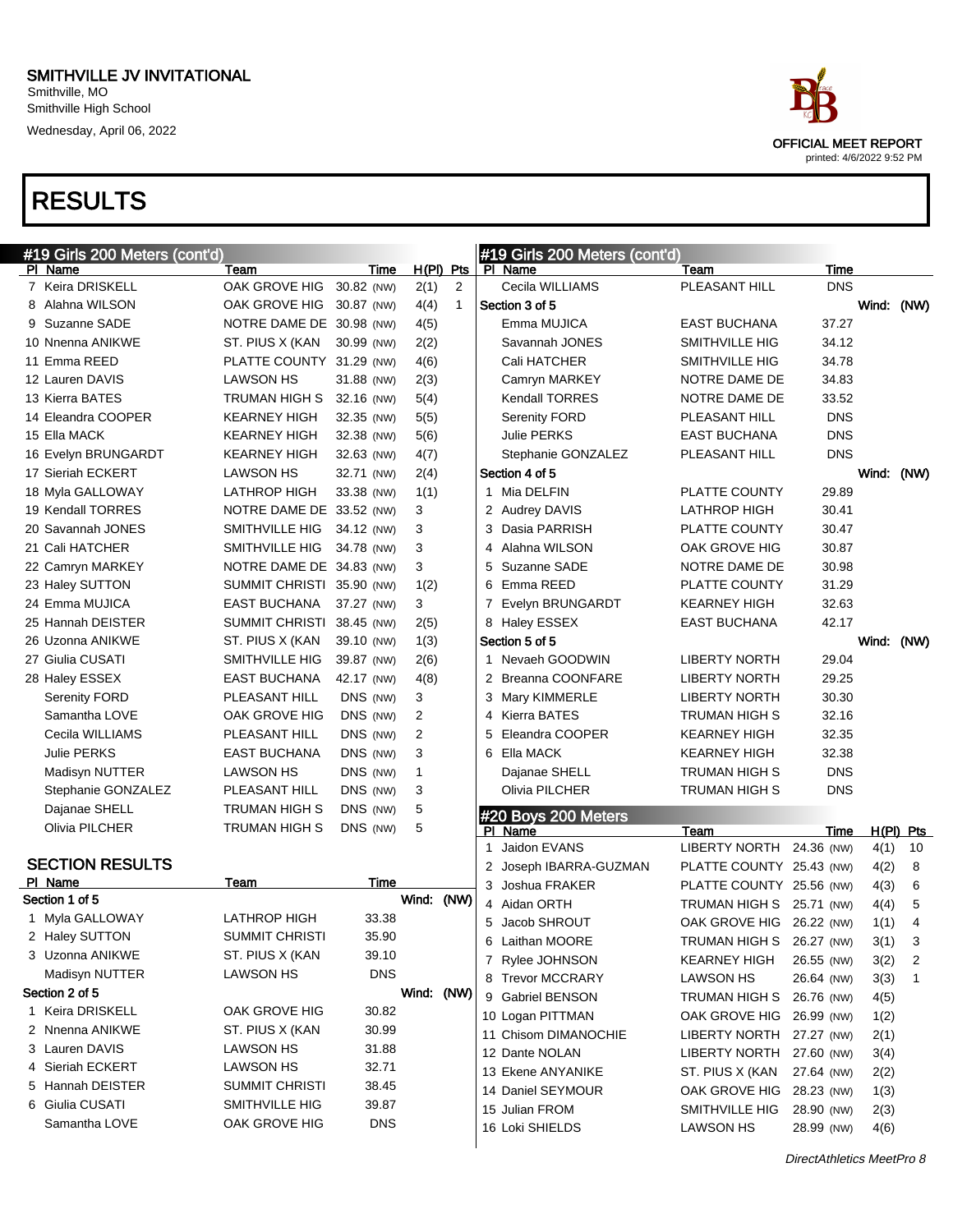| #20 Boys 200 Meters (cont'd) |                       |             |                |             |   | #20 Boys 200 Meters (cont'd)         |                       |             |            |
|------------------------------|-----------------------|-------------|----------------|-------------|---|--------------------------------------|-----------------------|-------------|------------|
| PI Name                      | Team                  | Time        |                | $H(PI)$ Pts |   | PI Name                              | Team                  | Time        |            |
| 17 Quentin HEITMAN           | SMITHVILLE HIG        | 29.00 (NW)  | 3(5)           |             |   | 4 Aidan ORTH                         | <b>TRUMAN HIGH S</b>  | 25.71       |            |
| 18 Zacary WHEELER            | SMITHVILLE HIG        | 29.66 (NW)  | 1(4)           |             |   | 5 Gabriel BENSON                     | <b>TRUMAN HIGH S</b>  | 26.76       |            |
| 19 Alec OTTINGER             | <b>EAST BUCHANA</b>   | 30.79 (NW)  | 2(4)           |             |   | 6 Loki SHIELDS                       | <b>LAWSON HS</b>      | 28.99       |            |
| 20 Johnathan KARR            | <b>KEARNEY HIGH</b>   | 32.27 (NW)  | 2(5)           |             |   | Wailan VAN DUSEN                     | <b>LAWSON HS</b>      | <b>DNS</b>  |            |
| Nicholas LANDRETH            | ST. PIUS X (KAN       | DNS (NW)    | $\mathbf{1}$   |             |   | <b>Brett MUELLER</b>                 | PLATTE COUNTY         | <b>DNS</b>  |            |
| <b>Weston STUCKER</b>        | <b>SUMMIT CHRISTI</b> | DNS (NW)    | $\mathbf{1}$   |             |   | #21 Girls 3200 Meters                |                       |             |            |
| <b>Jesse OUYANG</b>          | PLEASANT HILL         | DNS (NW)    | $\overline{2}$ |             |   | PI Name                              | Team                  | <b>Time</b> | Pts        |
| <b>Devin MCCLENAHAN</b>      | PLEASANT HILL         | DNS (NW)    | $\overline{2}$ |             | 1 | <b>Marina PARKS</b>                  | <b>SUMMIT CHRISTI</b> | 14:12.42    | 10         |
| Matthew BOYD                 | PLEASANT HILL         | DNS (NW)    | $\overline{2}$ |             |   | 2 Alexis RUSLEY                      | <b>LIBERTY NORTH</b>  | 14:21.97    | 8          |
| Gavin PEAK                   | <b>EAST BUCHANA</b>   | DNS (NW)    | 3              |             |   | 3 Sofia OCCHIPINTI                   | <b>LIBERTY NORTH</b>  | 15:19.08    | 6          |
| Maddux THOMAS                | <b>EAST BUCHANA</b>   | DNS (NW)    | 3              |             |   | 4 Katie O'DONNELL                    | <b>EAST BUCHANA</b>   | 16:53.28    | 5          |
| Jaxon JUVET                  | <b>KEARNEY HIGH</b>   | DNS (NW)    | 3              |             |   | Ashlyn WHEELDON                      | PLEASANT HILL         | <b>DNS</b>  |            |
| Wailan VAN DUSEN             | <b>LAWSON HS</b>      | DNS (NW)    | 4              |             |   |                                      |                       |             |            |
| <b>Brett MUELLER</b>         | PLATTE COUNTY         | DNS (NW)    | 4              |             |   | #22 Boys 3200 Meters                 |                       |             |            |
|                              |                       |             |                |             |   | PI Name                              | Team                  | Time        | <b>Pts</b> |
| <b>SECTION RESULTS</b>       |                       |             |                |             | 1 | Nolan PESTANO                        | SMITHVILLE HIG        | 11:42.15    | 10         |
| PI Name                      | Team                  | <b>Time</b> |                |             |   | 2 Cameron MCCLAIN                    | <b>SUMMIT CHRISTI</b> | 11:59.16    | 8          |
| Section 1 of 4               |                       |             | Wind: (NW)     |             |   | 3 Benjamin LETCHER                   | PLATTE COUNTY         | 12:01.45    | 6          |
| 1 Jacob SHROUT               | OAK GROVE HIG         | 26.22       |                |             |   | 4 Jaxon REEDER                       | <b>LIBERTY NORTH</b>  | 12:51.66    | 5          |
| 2 Logan PITTMAN              | OAK GROVE HIG         | 26.99       |                |             |   | 5 Luke BAILEY                        | <b>KEARNEY HIGH</b>   | 13:04.87    | 4          |
| 3 Daniel SEYMOUR             | OAK GROVE HIG         | 28.23       |                |             | 6 | <b>Hunter THOMPSON</b>               | <b>LAWSON HS</b>      | 13:51.72    | 3          |
| 4 Zacary WHEELER             | <b>SMITHVILLE HIG</b> | 29.66       |                |             |   | 7 Gabriel SANDERS                    | SUMMIT CHRISTI        | 14:12.42    | 2          |
| Nicholas LANDRETH            | ST. PIUS X (KAN       | <b>DNS</b>  |                |             |   | 8 Kurt WALLACE                       | <b>LIBERTY NORTH</b>  | 14:21.97    | 1          |
| <b>Weston STUCKER</b>        | <b>SUMMIT CHRISTI</b> | <b>DNS</b>  |                |             |   | Landon TURNER                        | <b>EAST BUCHANA</b>   | <b>DNS</b>  |            |
| Section 2 of 4               |                       |             | Wind: (NW)     |             |   | Dylan SPOR                           | <b>LAWSON HS</b>      | <b>DNS</b>  |            |
| 1 Chisom DIMANOCHIE          | <b>LIBERTY NORTH</b>  | 27.27       |                |             |   | Nathan BOHNERT                       | <b>LAWSON HS</b>      | <b>DNS</b>  |            |
| 2 Ekene ANYANIKE             | ST. PIUS X (KAN       | 27.64       |                |             |   | Andrew GEORGE                        | <b>LIBERTY NORTH</b>  | <b>DNS</b>  |            |
| 3 Julian FROM                | <b>SMITHVILLE HIG</b> | 28.90       |                |             |   |                                      |                       |             |            |
| 4 Alec OTTINGER              | <b>EAST BUCHANA</b>   | 30.79       |                |             |   | #23 Girls 4 x 400m Relay             |                       |             |            |
| 5 Johnathan KARR             | <b>KEARNEY HIGH</b>   | 32.27       |                |             |   | PI Team                              |                       | Time        | Pts        |
| <b>Jesse OUYANG</b>          | PLEASANT HILL         | <b>DNS</b>  |                |             |   | 1 LIBERTY NORTH HIGH SCHOOL (A)      |                       | 4:47.31     | 10         |
| Devin MCCLENAHAN             | PLEASANT HILL         | <b>DNS</b>  |                |             |   | 2 PLATTE COUNTY HIGH SCHOOL (A)      |                       | 4:59.97     | 8          |
| Matthew BOYD                 | PLEASANT HILL         | <b>DNS</b>  |                |             |   | 3 SMITHVILLE HIGH SCHOOL (A)         |                       | 5:11.11     | 6          |
| Section 3 of 4               |                       |             | Wind: (NW)     |             |   | 4 EAST BUCHANAN HIGH SCHOOL (A)      |                       | 6:19.19     | 5          |
| 1 Laithan MOORE              | <b>TRUMAN HIGH S</b>  | 26.27       |                |             |   | ST. PIUS X (KANSAS CITY) HIGH SC (A) |                       | <b>DNS</b>  |            |
| 2 Rylee JOHNSON              | <b>KEARNEY HIGH</b>   | 26.55       |                |             |   |                                      |                       |             |            |
| 3 Trevor MCCRARY             | <b>LAWSON HS</b>      | 26.64       |                |             |   | #24 Boys 4 x 400m Relay              |                       |             |            |
| 4 Dante NOLAN                | <b>LIBERTY NORTH</b>  | 27.60       |                |             |   | PI Team                              |                       | Time        | <u>Pts</u> |
| 5 Quentin HEITMAN            | SMITHVILLE HIG        | 29.00       |                |             |   | 1 KEARNEY HIGH SCHOOL (A)            |                       | 4:04.48     | 10         |
| Gavin PEAK                   | EAST BUCHANA          | <b>DNS</b>  |                |             |   | 2 EAST BUCHANAN HIGH SCHOOL (A)      |                       | 4:09.25     | 8          |
| Maddux THOMAS                | EAST BUCHANA          | <b>DNS</b>  |                |             |   | 3 SMITHVILLE HIGH SCHOOL (A)         |                       | 4:17.02     | 6          |
| Jaxon JUVET                  | <b>KEARNEY HIGH</b>   | <b>DNS</b>  |                |             |   | 4 PLATTE COUNTY HIGH SCHOOL (A)      |                       | 4:23.61     | 5          |
| Section 4 of 4               |                       |             | Wind: (NW)     |             |   | 5 LIBERTY NORTH HIGH SCHOOL (B)      |                       | 4:29.64     | 4          |
| 1 Jaidon EVANS               | <b>LIBERTY NORTH</b>  | 24.36       |                |             |   | LIBERTY NORTH HIGH SCHOOL (A)        |                       | DQ          |            |
| 2 Joseph IBARRA-GUZMAN       | PLATTE COUNTY         | 25.43       |                |             |   | ST. PIUS X (KANSAS CITY) HIGH SC (A) |                       | <b>DNS</b>  |            |
| 3 Joshua FRAKER              | PLATTE COUNTY         | 25.56       |                |             |   | PLEASANT HILL HIGH SCHOOL (A)        |                       | <b>DNS</b>  |            |
|                              |                       |             |                |             |   |                                      |                       |             |            |

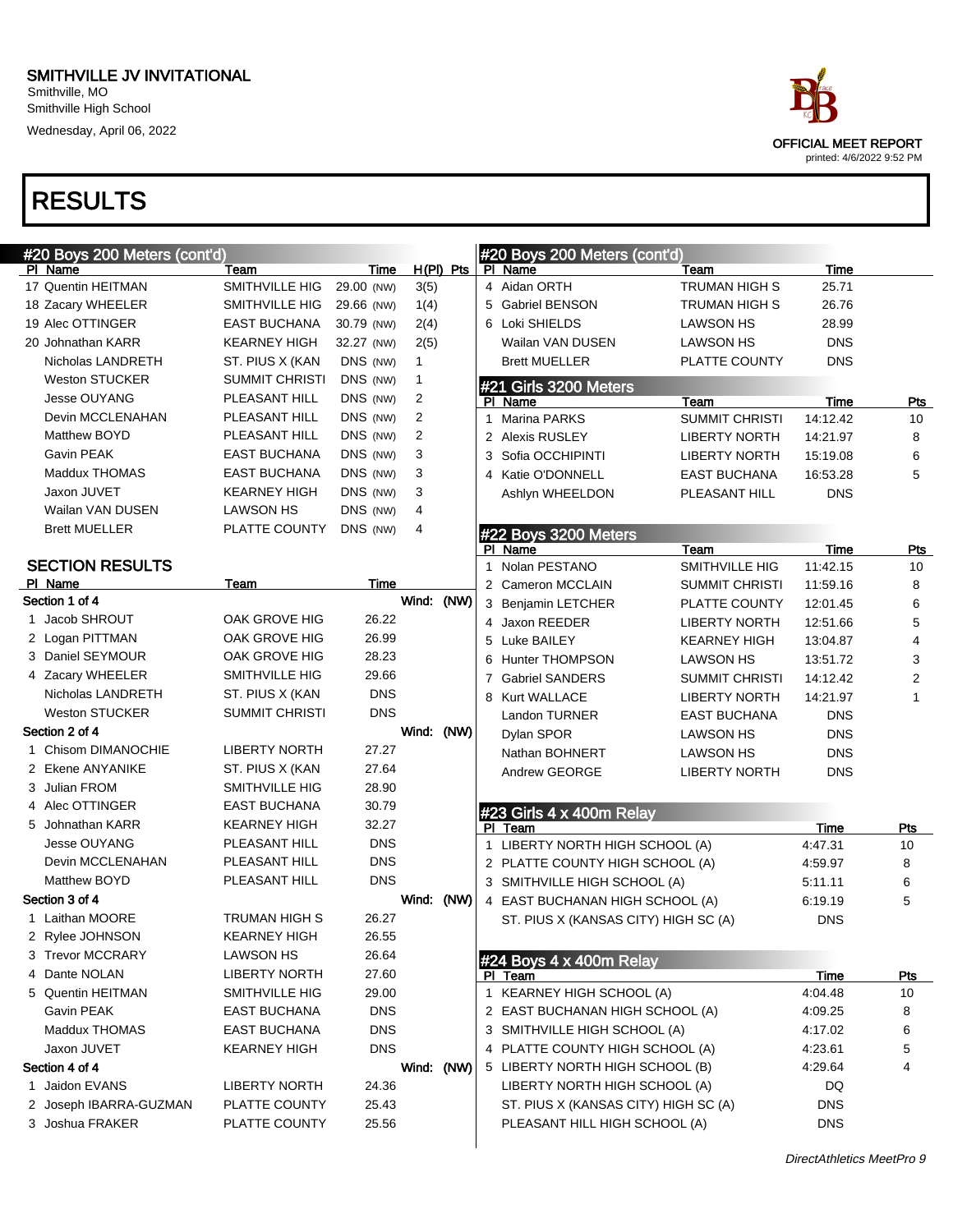#### SMITHVILLE JV INVITATIONAL Smithville, MO Smithville High School

Wednesday, April 06, 2022

| ace:                        |
|-----------------------------|
| <b>OFFICIAL MEET REPORT</b> |
| printed: 4/6/2022 9:52 PM   |

| #25 Boys High Jump    |                      |             |            | #27 Boys Pole Vault (cont'd) |                      |             |                |
|-----------------------|----------------------|-------------|------------|------------------------------|----------------------|-------------|----------------|
| PI Name               | Team                 | Mark        | Pts        | PI Name                      | Team                 | Mark        | <u>Pts</u>     |
| 1 Thomas O'REILLY     | ST. PIUS X (KAN      | 1.60m       | 10         | 9 Noah ROSENBAUM             | <b>TRUMAN HIGH S</b> | 2.30m       |                |
| 2J Noah ROSENBAUM     | TRUMAN HIGH S        | 1.55m       | 8          | 11 Nicolas FERLAINO          | ST. PIUS X (KAN      | 2.15m       |                |
| 3J Graham HODGE       | <b>LIBERTY NORTH</b> | 1.55m       | 6          | 11 Owen TOTA                 | SMITHVILLE HIG       | 2.15m       |                |
| 4J James ARNOLD       | ST. PIUS X (KAN      | 1.50m       | 5          | 11 Vann GRIMES               | <b>KEARNEY HIGH</b>  | 2.15m       |                |
| 5J Tre SMITH          | KEARNEY HIGH         | 1.50m       | 4          | 11 Kyler PAXTON              | <b>EAST BUCHANA</b>  | 2.15m       |                |
| 6J Lane WEBB          | PLATTE COUNTY        | 1.50m       | 2.5        | Joaquim KLIPPENSTEIN         | PLATTE COUNTY        | <b>NH</b>   |                |
| 6J Nash BROWN         | PLATTE COUNTY        | 1.50m       | 2.5        | Andres JONES                 | TRUMAN HIGH S        | <b>NH</b>   |                |
| 8J Owen TOTA          | SMITHVILLE HIG       | 1.45m       | 1          | Luke RICH                    | SMITHVILLE HIG       | <b>DNS</b>  |                |
| 9J Jack SCATTINI      | PLATTE COUNTY        | 1.45m       |            | Daniel CROSSETT              | ST. PIUS X (KAN      | <b>DNS</b>  |                |
| 10 Trenton NORRIS     | <b>LIBERTY NORTH</b> | 1.40m       |            |                              |                      |             |                |
| 11 Zachary MARUCO     | ST. PIUS X (KAN      | 1.35m       |            | #28 Girls Pole Vault         |                      |             |                |
| Mason KNIGHT          | SMITHVILLE HIG       | <b>NH</b>   |            | PI Name                      | Team                 | <b>Mark</b> | Pts            |
| Maddux THOMAS         | <b>EAST BUCHANA</b>  | <b>NH</b>   |            | 1 Anna WILLIAMS              | <b>KEARNEY HIGH</b>  | 2.50m       | 10             |
| <b>Cransten BAUGH</b> | <b>EAST BUCHANA</b>  | <b>DNS</b>  |            | 2 Madison PERRY              | <b>LIBERTY NORTH</b> | 2.35m       | $\overline{7}$ |
| Gage BUSBY            | <b>EAST BUCHANA</b>  | <b>DNS</b>  |            | 2 Hope ALBERT                | <b>TRUMAN HIGH S</b> | 2.35m       | $\overline{7}$ |
|                       |                      |             |            | 4J Trinity GROOM             | <b>LAWSON HS</b>     | 2.20m       | 5              |
| #26 Girls High Jump   |                      |             |            | 5J Santina JUMA              | <b>LIBERTY NORTH</b> | 2.20m       | 4              |
| PI Name               | Team                 | <b>Mark</b> | <b>Pts</b> | 6J Lauren PHILLIPS           | OAK GROVE HIG        | 2.05m       | 3              |
| 1 Addyson SCHLAKE     | PLATTE COUNTY        | 1.50m       | 10         | 7J Adrian ALLEN              | <b>EAST BUCHANA</b>  | 2.05m       | 2              |
| 2 Chloe PEGLER        | PLATTE COUNTY        | 1.45m       | 8          | 8J Haley SCOTT               | SMITHVILLE HIG       | 2.05m       | $\mathbf{1}$   |
| 3 Emmy SEILER         | <b>LIBERTY NORTH</b> | 1.40m       | 6          | 9J Hailey ROYER              | <b>PLATTE COUNTY</b> | 1.90m       |                |
| 4 Audrey TROUT        | <b>LAWSON HS</b>     | 1.35m       | 5          | 10J Ava BRIEGEL              | <b>LAWSON HS</b>     | 1.90m       |                |
| 5 Joanna AGUIRRE      | <b>LIBERTY NORTH</b> | 1.30m       | 3.5        | 11J Madison JESSEN           | <b>EAST BUCHANA</b>  | 1.90m       |                |
| 5 Carlie CISNEROS     | <b>LIBERTY NORTH</b> | 1.30m       | 3.5        | 12J Reagan MAXON             | <b>LIBERTY NORTH</b> | 1.90m       |                |
| 7J Karlee RIGGS       | PLATTE COUNTY        | 1.30m       | 2          | 12J Keira DRISKELL           | OAK GROVE HIG        | 1.90m       |                |
| 8J Isabella FLORES    | <b>KEARNEY HIGH</b>  | 1.25m       | 1          | 14 Alaycia ROLLINS           | PLATTE COUNTY        | 1.75m       |                |
| 9J Josie WESSINGER    | ST. PIUS X (KAN      | 1.25m       |            | 15J Aubree PESTANO           | SMITHVILLE HIG       | 1.60m       |                |
| 10J Aliviah DEYO      | SMITHVILLE HIG       | 1.25m       |            | 16J Brooke CHIRPICH          | ST. PIUS X (KAN      | 1.60m       |                |
| 11J Alahna WILSON     | OAK GROVE HIG        | 1.25m       |            | 17J Ellie HIRNER             | SMITHVILLE HIG       | 1.60m       |                |
| 12 Emma LEABO         | LATHROP HIGH         | 1.20m       |            | 18J Stella DEPRENGER         | <b>KEARNEY HIGH</b>  | 1.60m       |                |
| 13J Caroline WEBER    | NOTRE DAME DE        | 1.20m       |            | 19 Lydia PAIR                | <b>LAWSON HS</b>     | 1.45m       |                |
| 13J Chloe ALLEN       | TRUMAN HIGH S        | 1.20m       |            | Gabrielle MULLER             | <b>TRUMAN HIGH S</b> | <b>NH</b>   |                |
| 15 Lucia CHRISTELLO   | ST. PIUS X (KAN      | 1.15m       |            | Anna SWENDDAL                | PLATTE COUNTY        | <b>NH</b>   |                |
| Nina MANGE            | ST. PIUS X (KAN      | <b>NH</b>   |            | Valerie HOLGUIN              | ST. PIUS X (KAN      | <b>NH</b>   |                |
|                       |                      |             |            | Mary LUECKNOTTE              | ST. PIUS X (KAN      | NΗ          |                |
| #27 Boys Pole Vault   |                      |             |            | Chloe ALLEN                  | TRUMAN HIGH S        | <b>DNS</b>  |                |
| PI Name               | Team                 | Mark        | Pts        |                              |                      |             |                |
| 1 Bradyn BOWERMAN     | <b>LIBERTY NORTH</b> | 2.90m       | 10         | #29 Boys Long Jump           |                      |             |                |
| 2J Rex MILLER         | <b>LIBERTY NORTH</b> | 2.75m       | 8          | PI Name                      | Team                 | Mark        | <u>Pts</u>     |
| 3J Wailan VAN DUSEN   | <b>LAWSON HS</b>     | 2.75m       | 6          | 1 Ayden JONES                | <b>LIBERTY NORTH</b> | 5.78m (NW)  | 10             |
| 4J Kyle SLAUGHTER     | <b>LIBERTY NORTH</b> | 2.75m       | 5          | 2 Logan PITTMAN              | OAK GROVE HIG        | 5.13m (NW)  | 8              |
| 5J Kevin TAYLOR       | PLATTE COUNTY        | 2.60m       | 4          | 3 Brayden KIRBY              | <b>TRUMAN HIGH S</b> | 5.05m (NW)  | 6              |
| 6J Sheldon WALLER     | OAK GROVE HIG        | 2.60m       | 3          | 4 Brett MUELLER              | PLATTE COUNTY        | 5.00m (NW)  | 5              |
| 7J Alex DUNSDON       | <b>TRUMAN HIGH S</b> | 2.45m       | 2          | 5 Elija DEFRIES              | LAWSON HS            | 4.95m (NW)  | 4              |
| 8J Brennan RICH       | PLATTE COUNTY        | 2.45m       | 1          | 6 Jaxon JUVET                | <b>KEARNEY HIGH</b>  | 4.86m (NW)  | 3              |
| 9 Isaiah WATKINS      | <b>EAST BUCHANA</b>  | 2.30m       |            | 7 Tye COLLINS                | <b>LIBERTY NORTH</b> | 4.75m (NW)  | 2              |
|                       |                      |             |            |                              |                      |             |                |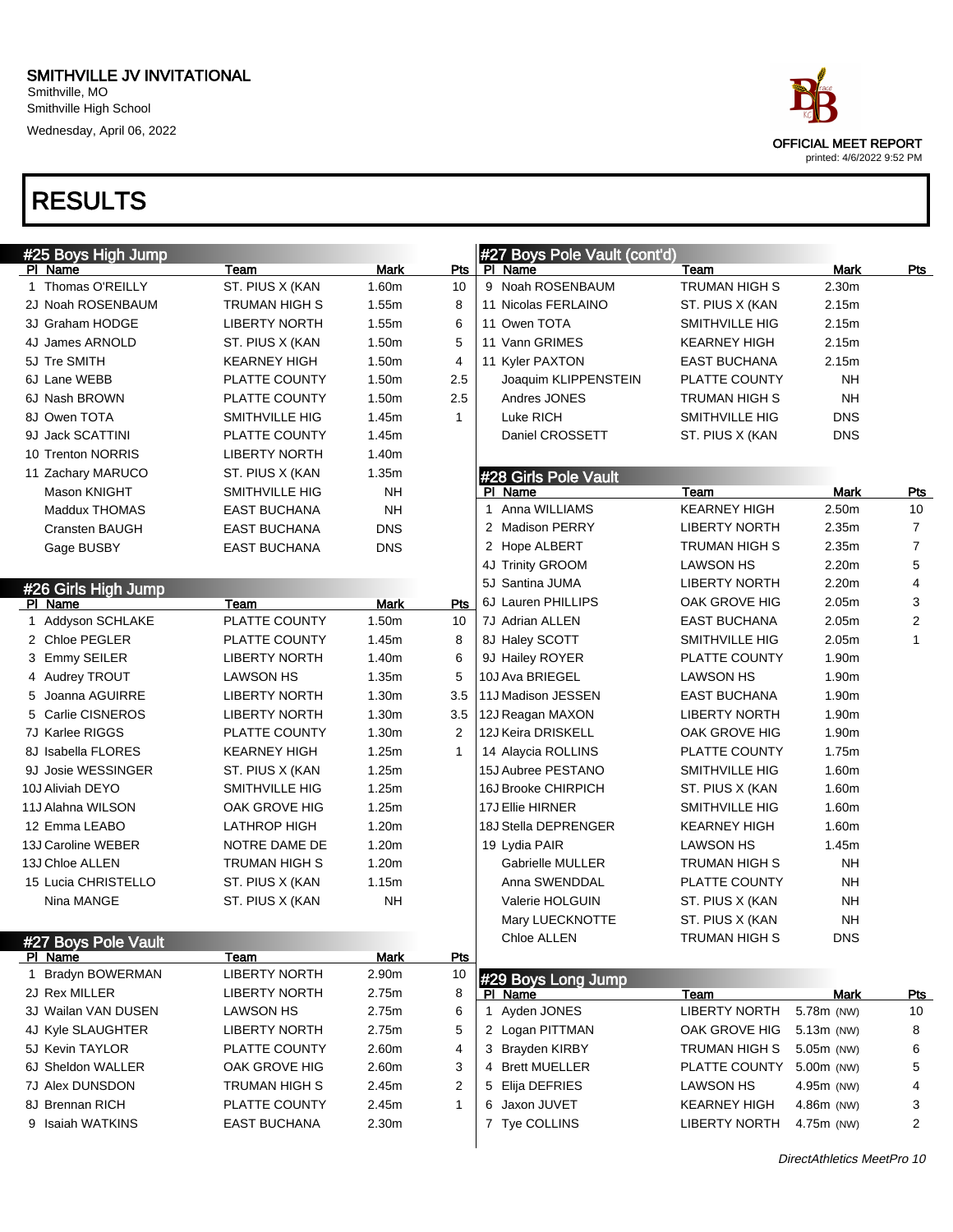| ace                         |
|-----------------------------|
| <b>OFFICIAL MEET REPORT</b> |
| printed: 4/6/2022 9:52 PM   |

| #29 Boys Long Jump (cont'd)           |                                  |                            |                | #30 Girls Long Jump (cont'd)        |                                 |                            |              |
|---------------------------------------|----------------------------------|----------------------------|----------------|-------------------------------------|---------------------------------|----------------------------|--------------|
| PI Name<br>8 Andrew WAY               | Team                             | Mark                       | Pts            | PI Name<br>23 Alexis ROBERTSON      | Team                            | Mark<br>3.43m (NW)         | Pts          |
|                                       | <b>KEARNEY HIGH</b>              | 4.71m (NW)                 | 1              |                                     | <b>KEARNEY HIGH</b>             |                            |              |
| 9 Matthew STILL                       | ST. PIUS X (KAN                  | 4.60m (NW)                 |                | 25 Camryn MARKEY                    | NOTRE DAME DE                   | $3.40m$ (NW)               |              |
| 10 Alex MYERS                         | OAK GROVE HIG                    | 4.58m (NW)                 |                | 26 Abigail BARTON                   | <b>EAST BUCHANA</b>             | $3.28m$ (NW)               |              |
| 11 Cayden RAY                         | <b>EAST BUCHANA</b>              | 4.55m (NW)                 |                | 27 Tierani CONKLING                 | <b>LAWSON HS</b>                | $3.13m$ (NW)               |              |
| 12 Isaiah SEYMOUR                     | PLATTE COUNTY                    | 4.54m (NW)                 |                | Meghan PITMAN                       | SMITHVILLE HIG                  | DNS (NW)                   |              |
| 13 Rhylee DELTANG                     | ST. PIUS X (KAN                  | 4.46m (NW)                 |                | Olivia ENDERLE                      | <b>LATHROP HIGH</b>             | DNS (NW)                   |              |
| 14 Coleson ORSTAD                     | <b>EAST BUCHANA</b>              | 4.40m (NW)                 |                |                                     |                                 |                            |              |
| 15 Mason MORRIS                       | OAK GROVE HIG                    | 4.30m (NW)                 |                | #31 Boys Triple Jump                |                                 |                            |              |
| 16 Maddux THOMAS                      | <b>EAST BUCHANA</b>              | 4.27m (NW)                 |                | PI Name                             | Team                            | Mark                       | <u>Pts</u>   |
| 17 Trevor MCCRARY                     | <b>LAWSON HS</b>                 | 4.24m (NW)                 |                | Ayden JONES<br>1                    | LIBERTY NORTH 12.18m (NW)       |                            | 10           |
| 18 Loki SHIELDS                       | <b>LAWSON HS</b>                 | 4.21m (NW)                 |                | 2 Elija DEFRIES                     | <b>LAWSON HS</b>                | 11.54m (NW)                | 8            |
| 19 Zacary WHEELER                     | SMITHVILLE HIG                   | 4.13m (NW)                 | 3              | <b>Jack SCATTINI</b>                | PLATTE COUNTY 11.49m (NW)       |                            | 6            |
| 20 Max MEYER                          | SMITHVILLE HIG                   | 4.07m (NW)                 |                | Nash BROWN<br>4                     | PLATTE COUNTY 10.93m (NW)       |                            | 5            |
| 21 Kevesi PALELEI                     | TRUMAN HIGH S                    | 4.06m (NW)                 | 5              | James ARNOLD                        | ST. PIUS X (KAN 10.78m (NW)     |                            | 4            |
| 22 William SAPP                       | <b>SMITHVILLE HIG</b>            | 3.60m (NW)                 |                | Noah SPENCER<br>6                   | OAK GROVE HIG 10.77m (NW)       |                            | 3            |
| <b>Tre SMITH</b>                      | <b>KEARNEY HIGH</b>              | DNS (NW)                   |                | <b>Anthony GREENBERG</b><br>7       | OAK GROVE HIG 10.55m (NW)       |                            | 2            |
| Nicholas LANDRETH                     | ST. PIUS X (KAN                  | DNS (NW)                   | 8              | Dominic BUTLER                      | SMITHVILLE HIG 10.14m (NW)      |                            | $\mathbf{1}$ |
| Nathan TEITELBAUM                     | PLEASANT HILL                    | DNS (NW)                   |                | <b>Matthew STILL</b><br>9           | ST. PIUS X (KAN                 | 9.89m (NW)                 |              |
| <b>Archie WESLEY</b>                  | PLATTE COUNTY                    | DNS (NW)                   |                | 10 Logan TRELOAR                    | TRUMAN HIGH S                   | 9.60m (NW)                 |              |
| <b>Connor SWEARENGIN</b>              | <b>LIBERTY NORTH</b>             | DNS (NW)                   |                | 11 Loki SHIELDS                     | <b>LAWSON HS</b>                | $9.31m$ (NW)               |              |
|                                       |                                  |                            |                | 12 Marcus BATCHELOR                 | <b>LIBERTY NORTH</b>            | $9.22m$ (NW)               |              |
| #30 Girls Long Jump                   |                                  |                            |                | 13 Tatum ETHERTON                   | TRUMAN HIGH S                   | 8.95m (NW)                 |              |
| PI Name                               | Team                             | Mark                       | Pts            | 14 Nicholas CUNNINGHAM              | OAK GROVE HIG                   | 8.87m (NW)                 |              |
| 1 Mary KIMMERLE                       | <b>LIBERTY NORTH</b>             | 4.34m (NW)                 | 10             | Luke RICH                           | SMITHVILLE HIG                  | DNS (NW)                   |              |
| 2 Alondra VALDEZ                      | <b>LIBERTY NORTH</b>             | $4.32m$ (NW)               | 8              | <b>Brennan RICH</b>                 | PLATTE COUNTY                   | DNS (NW)                   |              |
| 3 Breanna COONFARE                    | <b>LIBERTY NORTH</b>             | 4.20m (NW)                 | 6              | Daniel LOPER                        | SMITHVILLE HIG                  | DNS (NW)                   |              |
| 4 Chloe PEGLER                        | PLATTE COUNTY                    | 4.13m (NW)                 | 5              | <b>Trevor MCCRARY</b>               | <b>LAWSON HS</b>                | DNS (NW)                   |              |
| 5 Lauren PHILLIPS                     | OAK GROVE HIG                    | $4.11m$ (NW)               | 4              | <b>Rylee PARKER</b>                 | <b>EAST BUCHANA</b>             | DNS (NW)                   |              |
| 6 Laurie LEROY                        | TRUMAN HIGH S                    | 4.08m (NW)                 | 3              | <b>Connor SWEARENGIN</b>            | <b>LIBERTY NORTH</b>            | DNS (NW)                   |              |
| 7 Addisyn MUSSER                      | <b>EAST BUCHANA</b>              | 4.07m (NW)                 | $\overline{2}$ | Aidan HENSLEY                       | <b>EAST BUCHANA</b>             | DNS (NW)                   |              |
| 8 Autumn REDES                        | PLATTE COUNTY                    | 4.05m (NW)                 | 1              |                                     |                                 |                            |              |
| 9 Anna SCHWEERS                       | NOTRE DAME DE 3.96m (NW)         |                            |                |                                     |                                 |                            |              |
| 10 Abigail O'DELL                     | ST. PIUS X (KAN                  | 3.92m (NW)                 |                | #32 Girls Triple Jump<br>PI Name    | Team                            | Mark                       | <u>Pts</u>   |
| 11 Rylee PICKETT                      | PLATTE COUNTY                    | 3.89m (NW)                 |                | Alondra VALDEZ<br>$\mathbf{1}$      | <b>LIBERTY NORTH</b>            | 9.65m (NW)                 | 10           |
| 12 Raelyn ROSE                        | <b>LATHROP HIGH</b>              | 3.86m (NW)                 |                | 2 Mary KIMMERLE                     | <b>LIBERTY NORTH</b>            | 9.19m (NW)                 | 8            |
| 13 Abigail SCOTT                      | SUMMIT CHRISTI 3.85m (NW)        |                            |                | 3 Morgan MOORE                      | <b>LAWSON HS</b>                | 9.07m (NW)                 | 6            |
|                                       |                                  |                            |                | 4 Karlee RIGGS                      | PLATTE COUNTY                   | 8.98m (NW)                 | 5            |
| 14 Audrey KOWALEWICH                  | NOTRE DAME DE 3.69m (NW)         |                            | 5              | Joelle BARKER                       | <b>LAWSON HS</b>                | 8.96m (NW)                 | 4            |
| 14 Chloe ALLEN                        | TRUMAN HIGH S                    | $3.69m$ (NW)               |                | <b>Breanna COONFARE</b>             | <b>LIBERTY NORTH</b>            |                            | 3            |
| 16 Heidi CHURCH                       | EAST BUCHANA                     | $3.66m$ (NW)               |                | 6                                   |                                 | 8.90m (NW)                 |              |
| 16 Casey HOOK                         | <b>SMITHVILLE HIG</b>            | 3.66m (NW)                 |                | 7 Audrey DAVIS                      | <b>LATHROP HIGH</b>             | $8.84m$ (NW)               | 2            |
| 18 Morgan MUNDT                       | SMITHVILLE HIG                   | $3.58m$ (NW)               |                | 8 Lauren PHILLIPS                   | OAK GROVE HIG                   | 8.79m (NW)                 | 1            |
| 19 Sieriah ECKERT                     | <b>LAWSON HS</b>                 | $3.51m$ (NW)               |                | Kylee BOLLINGER<br>9                | SMITHVILLE HIG                  | 8.66m (NW)                 |              |
| 20 Daniella OBI                       |                                  |                            |                |                                     |                                 |                            |              |
|                                       | TRUMAN HIGH S                    | $3.48m$ (NW)               |                | 10 Alexis ROBERTSON                 | <b>KEARNEY HIGH</b>             | $8.65m$ (NW)               |              |
| 20 Emerson YARBROUGH                  | <b>LAWSON HS</b>                 | 3.48m (NW)                 |                | 11 Addyson SCHLAKE                  | PLATTE COUNTY                   | $8.53m$ (NW)               |              |
| 22 Kaylee CHISHOLM<br>23 Amon NWODIKA | OAK GROVE HIG<br>ST. PIUS X (KAN | $3.46m$ (NW)<br>3.43m (NW) |                | 12 Chloe PEGLER<br>13 Kameron PHALP | PLATTE COUNTY<br>SMITHVILLE HIG | $8.51m$ (NW)<br>8.39m (NW) |              |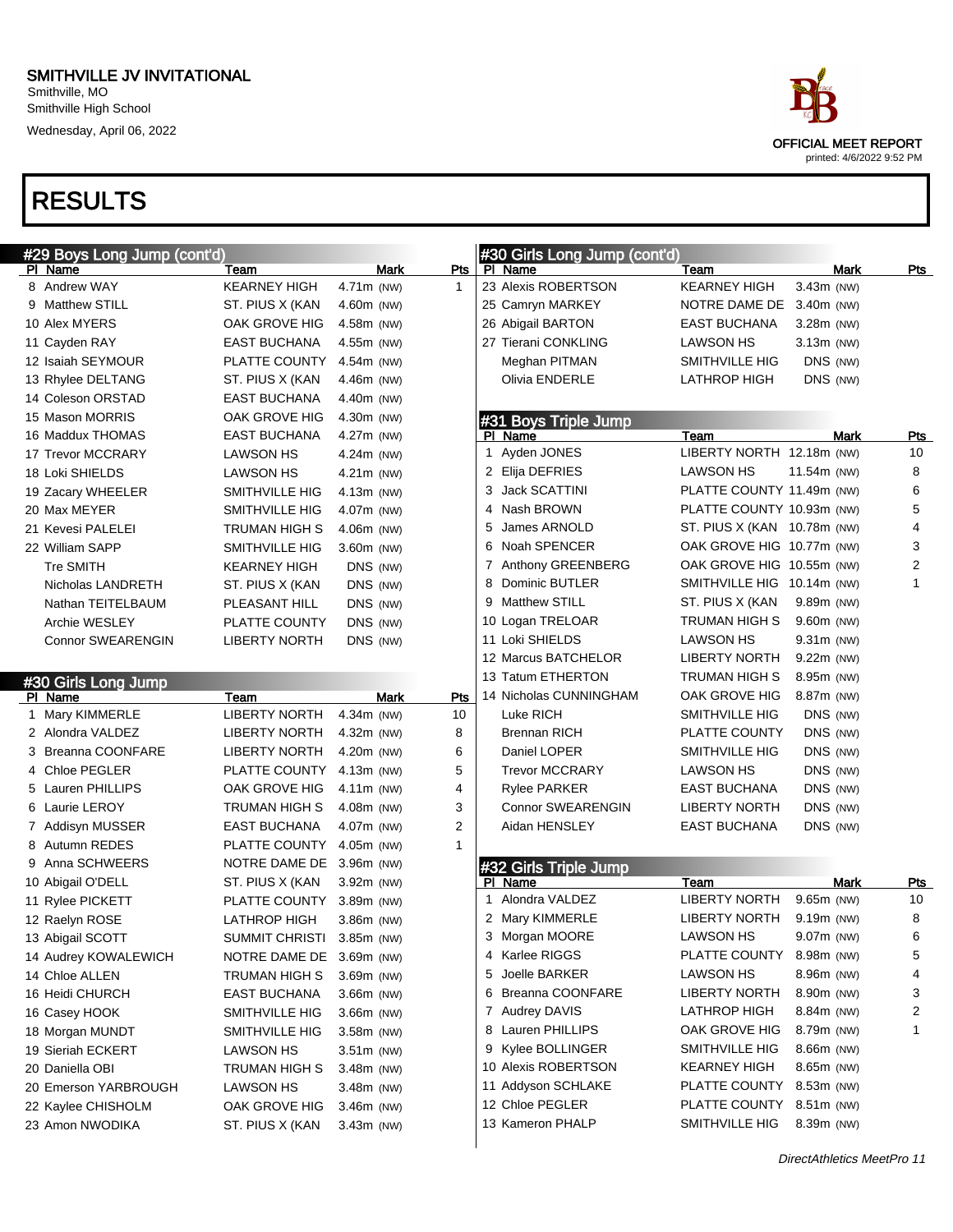#### SMITHVILLE JV INVITATIONAL Smithville, MO

Smithville High School Wednesday, April 06, 2022

| race                                                     |
|----------------------------------------------------------|
| <b>OFFICIAL MEET REPORT</b><br>printed: 4/6/2022 9:52 PM |

| #33 Boys Shot Put (cont'd)<br>#32 Girls Triple Jump (cont'd)<br>Team<br>Mark<br>Pts<br>PI Name<br>Team<br>Mark $F(PI)$ Pts<br>PI Name<br>14 Josie WESSINGER<br><b>EAST BUCHANA</b><br>DNS <sub>3</sub><br>ST. PIUS X (KAN<br>8.38m (NW)<br>Wyatt PARKER<br>15 Heidi CHURCH<br><b>EAST BUCHANA</b><br>8.20m (NW)<br><b>FLIGHT RESULTS</b><br>16 Daniella OBI<br>TRUMAN HIGH S<br>8.13m (NW)<br>PI Name<br>Mark<br>Team<br>17 Samantha STONE<br>TRUMAN HIGH S<br>8.05m (NW)<br>Flight 1 of 3<br>18 Abigail BARTON<br><b>EAST BUCHANA</b><br>7.35m (NW)<br>1 James WATSON<br>PLATTE COUNTY<br>12.34m<br><b>EAST BUCHANA</b><br>7.32m (NW)<br>19 Addisyn MUSSER<br>2 Coburn PARKIN<br><b>PLATTE COUNTY</b><br>10.84m<br>20 Cali HATCHER<br>SMITHVILLE HIG<br>6.85m (NW)<br>Samuel MANIS<br>10.31m<br>3<br>ST. PIUS X (KAN<br>21 Ellianna GRAMLING<br><b>SUMMIT CHRISTI</b><br>6.79m (NW)<br><b>Gus KEETON</b><br>PLATTE COUNTY<br>10.06m<br>4<br>Zoey MARSHALL<br>NOTRE DAME DE<br>DNS (NW)<br>Nathan FLETCHER<br>SMITHVILLE HIG<br>10.01m<br>5<br>NOTRE DAME DE<br>DNS (NW)<br>Georgia KUNTZ<br>Michael CROUCH<br>SMITHVILLE HIG<br>9.22m<br>6<br><b>Grant MCGINNIS</b><br>OAK GROVE HIG<br>8.70m<br>7<br>#33 Boys Shot Put<br>Nicholas RODRIGUEZ<br>OAK GROVE HIG<br>ΝM<br>Mark F(PI) Pts<br>PI Name<br>Team<br>ST. PIUS X (KAN<br>NM<br><b>Christopher PIERCE</b><br>PLATTE COUNTY<br>James WATSON<br>12.34m<br>1(1)<br>10<br>1<br>Michael DEAN<br>OAK GROVE HIG<br>ΝM<br>2 Coburn PARKIN<br>PLATTE COUNTY<br>10.84m<br>1(2)<br>8<br>curtis MILES<br><b>SMITHVILLE HIG</b><br>NM<br>3 Ethan HALL<br><b>LIBERTY NORTH</b><br>10.79m<br>3(1)<br>6 |    |
|------------------------------------------------------------------------------------------------------------------------------------------------------------------------------------------------------------------------------------------------------------------------------------------------------------------------------------------------------------------------------------------------------------------------------------------------------------------------------------------------------------------------------------------------------------------------------------------------------------------------------------------------------------------------------------------------------------------------------------------------------------------------------------------------------------------------------------------------------------------------------------------------------------------------------------------------------------------------------------------------------------------------------------------------------------------------------------------------------------------------------------------------------------------------------------------------------------------------------------------------------------------------------------------------------------------------------------------------------------------------------------------------------------------------------------------------------------------------------------------------------------------------------------------------------------------------------------------------------------------------------------------------|----|
|                                                                                                                                                                                                                                                                                                                                                                                                                                                                                                                                                                                                                                                                                                                                                                                                                                                                                                                                                                                                                                                                                                                                                                                                                                                                                                                                                                                                                                                                                                                                                                                                                                                |    |
|                                                                                                                                                                                                                                                                                                                                                                                                                                                                                                                                                                                                                                                                                                                                                                                                                                                                                                                                                                                                                                                                                                                                                                                                                                                                                                                                                                                                                                                                                                                                                                                                                                                |    |
|                                                                                                                                                                                                                                                                                                                                                                                                                                                                                                                                                                                                                                                                                                                                                                                                                                                                                                                                                                                                                                                                                                                                                                                                                                                                                                                                                                                                                                                                                                                                                                                                                                                |    |
|                                                                                                                                                                                                                                                                                                                                                                                                                                                                                                                                                                                                                                                                                                                                                                                                                                                                                                                                                                                                                                                                                                                                                                                                                                                                                                                                                                                                                                                                                                                                                                                                                                                |    |
|                                                                                                                                                                                                                                                                                                                                                                                                                                                                                                                                                                                                                                                                                                                                                                                                                                                                                                                                                                                                                                                                                                                                                                                                                                                                                                                                                                                                                                                                                                                                                                                                                                                |    |
|                                                                                                                                                                                                                                                                                                                                                                                                                                                                                                                                                                                                                                                                                                                                                                                                                                                                                                                                                                                                                                                                                                                                                                                                                                                                                                                                                                                                                                                                                                                                                                                                                                                |    |
|                                                                                                                                                                                                                                                                                                                                                                                                                                                                                                                                                                                                                                                                                                                                                                                                                                                                                                                                                                                                                                                                                                                                                                                                                                                                                                                                                                                                                                                                                                                                                                                                                                                |    |
|                                                                                                                                                                                                                                                                                                                                                                                                                                                                                                                                                                                                                                                                                                                                                                                                                                                                                                                                                                                                                                                                                                                                                                                                                                                                                                                                                                                                                                                                                                                                                                                                                                                |    |
|                                                                                                                                                                                                                                                                                                                                                                                                                                                                                                                                                                                                                                                                                                                                                                                                                                                                                                                                                                                                                                                                                                                                                                                                                                                                                                                                                                                                                                                                                                                                                                                                                                                |    |
|                                                                                                                                                                                                                                                                                                                                                                                                                                                                                                                                                                                                                                                                                                                                                                                                                                                                                                                                                                                                                                                                                                                                                                                                                                                                                                                                                                                                                                                                                                                                                                                                                                                |    |
|                                                                                                                                                                                                                                                                                                                                                                                                                                                                                                                                                                                                                                                                                                                                                                                                                                                                                                                                                                                                                                                                                                                                                                                                                                                                                                                                                                                                                                                                                                                                                                                                                                                |    |
|                                                                                                                                                                                                                                                                                                                                                                                                                                                                                                                                                                                                                                                                                                                                                                                                                                                                                                                                                                                                                                                                                                                                                                                                                                                                                                                                                                                                                                                                                                                                                                                                                                                |    |
|                                                                                                                                                                                                                                                                                                                                                                                                                                                                                                                                                                                                                                                                                                                                                                                                                                                                                                                                                                                                                                                                                                                                                                                                                                                                                                                                                                                                                                                                                                                                                                                                                                                |    |
|                                                                                                                                                                                                                                                                                                                                                                                                                                                                                                                                                                                                                                                                                                                                                                                                                                                                                                                                                                                                                                                                                                                                                                                                                                                                                                                                                                                                                                                                                                                                                                                                                                                |    |
|                                                                                                                                                                                                                                                                                                                                                                                                                                                                                                                                                                                                                                                                                                                                                                                                                                                                                                                                                                                                                                                                                                                                                                                                                                                                                                                                                                                                                                                                                                                                                                                                                                                |    |
|                                                                                                                                                                                                                                                                                                                                                                                                                                                                                                                                                                                                                                                                                                                                                                                                                                                                                                                                                                                                                                                                                                                                                                                                                                                                                                                                                                                                                                                                                                                                                                                                                                                |    |
|                                                                                                                                                                                                                                                                                                                                                                                                                                                                                                                                                                                                                                                                                                                                                                                                                                                                                                                                                                                                                                                                                                                                                                                                                                                                                                                                                                                                                                                                                                                                                                                                                                                |    |
| Salvatore RAGUSA<br><b>SMITHVILLE HIG</b><br><b>NM</b><br><b>Jack SAN NICHOLAS</b><br><b>HARRISONVILLE</b><br>10.59m<br>5<br>3(2)<br>4                                                                                                                                                                                                                                                                                                                                                                                                                                                                                                                                                                                                                                                                                                                                                                                                                                                                                                                                                                                                                                                                                                                                                                                                                                                                                                                                                                                                                                                                                                         |    |
| Flight 2 of 3<br>Samuel MANIS<br>10.31m<br>1(3)<br>ST. PIUS X (KAN<br>4<br>5                                                                                                                                                                                                                                                                                                                                                                                                                                                                                                                                                                                                                                                                                                                                                                                                                                                                                                                                                                                                                                                                                                                                                                                                                                                                                                                                                                                                                                                                                                                                                                   |    |
| 1 Colton JONES<br><b>SMITHVILLE HIG</b><br>10.09m<br>3<br>6 Austin LEE<br><b>LIBERTY NORTH</b><br>10.22m<br>3(3)                                                                                                                                                                                                                                                                                                                                                                                                                                                                                                                                                                                                                                                                                                                                                                                                                                                                                                                                                                                                                                                                                                                                                                                                                                                                                                                                                                                                                                                                                                                               |    |
| 2 Dylan BYRNE<br><b>KEARNEY HIGH</b><br>9.48m<br>2<br>7 Ben DAVIES<br><b>LAWSON HS</b><br>10.21m<br>3(4)                                                                                                                                                                                                                                                                                                                                                                                                                                                                                                                                                                                                                                                                                                                                                                                                                                                                                                                                                                                                                                                                                                                                                                                                                                                                                                                                                                                                                                                                                                                                       |    |
| 3 Ashton SAYLES<br><b>KEARNEY HIGH</b><br>9.47m<br><b>LIBERTY NORTH</b><br>10.14m<br>3(5)<br>$\mathbf{1}$<br>8 Elijah CONLEY                                                                                                                                                                                                                                                                                                                                                                                                                                                                                                                                                                                                                                                                                                                                                                                                                                                                                                                                                                                                                                                                                                                                                                                                                                                                                                                                                                                                                                                                                                                   |    |
| 4 Luke VAN SITTERT<br><b>TRUMAN HIGH S</b><br>9.22m<br>Colton JONES<br><b>SMITHVILLE HIG</b><br>10.09m<br>2(1)<br>9                                                                                                                                                                                                                                                                                                                                                                                                                                                                                                                                                                                                                                                                                                                                                                                                                                                                                                                                                                                                                                                                                                                                                                                                                                                                                                                                                                                                                                                                                                                            |    |
| Maxwell SHOOK<br><b>TRUMAN HIGH S</b><br>9.18m<br>5<br>10 Gus KEETON<br>PLATTE COUNTY<br>10.06m<br>1(4)                                                                                                                                                                                                                                                                                                                                                                                                                                                                                                                                                                                                                                                                                                                                                                                                                                                                                                                                                                                                                                                                                                                                                                                                                                                                                                                                                                                                                                                                                                                                        |    |
| Mavric GOODMAN<br><b>KEARNEY HIGH</b><br>9.01 <sub>m</sub><br>6<br>11 Nathan FLETCHER<br><b>SMITHVILLE HIG</b><br>10.01m<br>1(5)                                                                                                                                                                                                                                                                                                                                                                                                                                                                                                                                                                                                                                                                                                                                                                                                                                                                                                                                                                                                                                                                                                                                                                                                                                                                                                                                                                                                                                                                                                               |    |
| 7 Owen ADAIR<br>HARRISONVILLE<br>8.70m<br>12 Kaulen MUELLER<br><b>SMITHVILLE HIG</b><br>9.96m<br>3(6)                                                                                                                                                                                                                                                                                                                                                                                                                                                                                                                                                                                                                                                                                                                                                                                                                                                                                                                                                                                                                                                                                                                                                                                                                                                                                                                                                                                                                                                                                                                                          |    |
| 8.51m<br>Joseph ARENA<br>ST. PIUS X (KAN<br>13 Brazon PRYOR<br>8<br><b>EAST BUCHANA</b><br>9.86m<br>3(7)                                                                                                                                                                                                                                                                                                                                                                                                                                                                                                                                                                                                                                                                                                                                                                                                                                                                                                                                                                                                                                                                                                                                                                                                                                                                                                                                                                                                                                                                                                                                       |    |
| <b>TRUMAN HIGH S</b><br>8.33m<br>Elijah HILL<br>9<br>13 Corbin ALLEN<br><b>EAST BUCHANA</b><br>9.86m<br>3(7)                                                                                                                                                                                                                                                                                                                                                                                                                                                                                                                                                                                                                                                                                                                                                                                                                                                                                                                                                                                                                                                                                                                                                                                                                                                                                                                                                                                                                                                                                                                                   |    |
| Kayden TAYLOR<br>HARRISONVILLE<br>ΝM<br><b>KEARNEY HIGH</b><br>9.48m<br>15 Dylan BYRNE<br>2(2)                                                                                                                                                                                                                                                                                                                                                                                                                                                                                                                                                                                                                                                                                                                                                                                                                                                                                                                                                                                                                                                                                                                                                                                                                                                                                                                                                                                                                                                                                                                                                 |    |
| <b>Brooks MILLER</b><br>PLEASANT HILL<br><b>DNS</b><br>16 Ashton SAYLES<br><b>KEARNEY HIGH</b><br>9.47m<br>2(3)                                                                                                                                                                                                                                                                                                                                                                                                                                                                                                                                                                                                                                                                                                                                                                                                                                                                                                                                                                                                                                                                                                                                                                                                                                                                                                                                                                                                                                                                                                                                |    |
| Flight 3 of 3<br>17 William SANCHEZ-CABRERA<br><b>LAWSON HS</b><br>9.26 <sub>m</sub><br>3(9)                                                                                                                                                                                                                                                                                                                                                                                                                                                                                                                                                                                                                                                                                                                                                                                                                                                                                                                                                                                                                                                                                                                                                                                                                                                                                                                                                                                                                                                                                                                                                   |    |
| Ethan HALL<br><b>LIBERTY NORTH</b><br>10.79m<br>1.<br>18 Michael CROUCH<br><b>SMITHVILLE HIG</b><br>9.22m<br>1(6)                                                                                                                                                                                                                                                                                                                                                                                                                                                                                                                                                                                                                                                                                                                                                                                                                                                                                                                                                                                                                                                                                                                                                                                                                                                                                                                                                                                                                                                                                                                              |    |
| 2 Jack SAN NICHOLAS<br>HARRISONVILLE<br>10.59m<br>18 Luke VAN SITTERT<br>9.22m<br>TRUMAN HIGH S<br>2(4)                                                                                                                                                                                                                                                                                                                                                                                                                                                                                                                                                                                                                                                                                                                                                                                                                                                                                                                                                                                                                                                                                                                                                                                                                                                                                                                                                                                                                                                                                                                                        |    |
| 3 Austin LEE<br><b>LIBERTY NORTH</b><br>10.22m<br>20 Maxwell SHOOK<br>TRUMAN HIGH S<br>9.18m<br>2(5)                                                                                                                                                                                                                                                                                                                                                                                                                                                                                                                                                                                                                                                                                                                                                                                                                                                                                                                                                                                                                                                                                                                                                                                                                                                                                                                                                                                                                                                                                                                                           |    |
| <b>Ben DAVIES</b><br><b>LAWSON HS</b><br>10.21m<br>4<br>21 Mavric GOODMAN<br><b>KEARNEY HIGH</b><br>2(6)<br>9.01 <sub>m</sub>                                                                                                                                                                                                                                                                                                                                                                                                                                                                                                                                                                                                                                                                                                                                                                                                                                                                                                                                                                                                                                                                                                                                                                                                                                                                                                                                                                                                                                                                                                                  |    |
| Elijah CONLEY<br><b>LIBERTY NORTH</b><br>10.14m<br>5<br>22 Grant MCGINNIS<br>OAK GROVE HIG<br>1(7)<br>8.70m                                                                                                                                                                                                                                                                                                                                                                                                                                                                                                                                                                                                                                                                                                                                                                                                                                                                                                                                                                                                                                                                                                                                                                                                                                                                                                                                                                                                                                                                                                                                    |    |
| SMITHVILLE HIG<br>9.96m<br>6 Kaulen MUELLER<br>22 Owen ADAIR<br>HARRISONVILLE<br>$8.70m$ 2(7)                                                                                                                                                                                                                                                                                                                                                                                                                                                                                                                                                                                                                                                                                                                                                                                                                                                                                                                                                                                                                                                                                                                                                                                                                                                                                                                                                                                                                                                                                                                                                  |    |
| 7 Brazon PRYOR<br><b>EAST BUCHANA</b><br>9.86m<br>24 Joseph ARENA<br>ST. PIUS X (KAN<br>$8.51m$ 2(8)                                                                                                                                                                                                                                                                                                                                                                                                                                                                                                                                                                                                                                                                                                                                                                                                                                                                                                                                                                                                                                                                                                                                                                                                                                                                                                                                                                                                                                                                                                                                           |    |
| 7 Corbin ALLEN<br><b>EAST BUCHANA</b><br>9.86m<br>$8.33m$ 2(9)<br>25 Elijah HILL<br>TRUMAN HIGH S                                                                                                                                                                                                                                                                                                                                                                                                                                                                                                                                                                                                                                                                                                                                                                                                                                                                                                                                                                                                                                                                                                                                                                                                                                                                                                                                                                                                                                                                                                                                              |    |
| 9 William SANCHEZ-CABRERA<br><b>LAWSON HS</b><br>9.26 <sub>m</sub><br>OAK GROVE HIG<br>NM 1<br>Michael DEAN                                                                                                                                                                                                                                                                                                                                                                                                                                                                                                                                                                                                                                                                                                                                                                                                                                                                                                                                                                                                                                                                                                                                                                                                                                                                                                                                                                                                                                                                                                                                    |    |
| <b>LAWSON HS</b><br><b>NM</b><br>Levi BENSON<br>ST. PIUS X (KAN<br><b>Christopher PIERCE</b><br>NM 1                                                                                                                                                                                                                                                                                                                                                                                                                                                                                                                                                                                                                                                                                                                                                                                                                                                                                                                                                                                                                                                                                                                                                                                                                                                                                                                                                                                                                                                                                                                                           |    |
| <b>Wyatt PARKER</b><br><b>DNS</b><br><b>EAST BUCHANA</b><br>OAK GROVE HIG<br>NM 1<br>Nicholas RODRIGUEZ                                                                                                                                                                                                                                                                                                                                                                                                                                                                                                                                                                                                                                                                                                                                                                                                                                                                                                                                                                                                                                                                                                                                                                                                                                                                                                                                                                                                                                                                                                                                        |    |
| curtis MILES<br>SMITHVILLE HIG<br>NM 1                                                                                                                                                                                                                                                                                                                                                                                                                                                                                                                                                                                                                                                                                                                                                                                                                                                                                                                                                                                                                                                                                                                                                                                                                                                                                                                                                                                                                                                                                                                                                                                                         |    |
| #34 Girls Shot Put<br>SMITHVILLE HIG<br>NM 1<br>Salvatore RAGUSA<br>PI Name<br>Mark F(PI) Pts<br>Team                                                                                                                                                                                                                                                                                                                                                                                                                                                                                                                                                                                                                                                                                                                                                                                                                                                                                                                                                                                                                                                                                                                                                                                                                                                                                                                                                                                                                                                                                                                                          |    |
| Katherine GRUNDY<br><b>LIBERTY NORTH</b><br>Kayden TAYLOR<br><b>HARRISONVILLE</b><br>NM 2<br>$9.50m \quad 4(1)$<br>1                                                                                                                                                                                                                                                                                                                                                                                                                                                                                                                                                                                                                                                                                                                                                                                                                                                                                                                                                                                                                                                                                                                                                                                                                                                                                                                                                                                                                                                                                                                           | 10 |
| <b>LAWSON HS</b><br>Levi BENSON<br>LAWSON HS<br>NM 3<br>2 Kinley WILKINS<br>$9.45m$ 1(1)                                                                                                                                                                                                                                                                                                                                                                                                                                                                                                                                                                                                                                                                                                                                                                                                                                                                                                                                                                                                                                                                                                                                                                                                                                                                                                                                                                                                                                                                                                                                                       | 8  |
| <b>Brooks MILLER</b><br>PLEASANT HILL<br>3 Kimora PALELEI<br>TRUMAN HIGH S<br>DNS 2<br>$9.25m$ 4(2)                                                                                                                                                                                                                                                                                                                                                                                                                                                                                                                                                                                                                                                                                                                                                                                                                                                                                                                                                                                                                                                                                                                                                                                                                                                                                                                                                                                                                                                                                                                                            | -6 |
|                                                                                                                                                                                                                                                                                                                                                                                                                                                                                                                                                                                                                                                                                                                                                                                                                                                                                                                                                                                                                                                                                                                                                                                                                                                                                                                                                                                                                                                                                                                                                                                                                                                |    |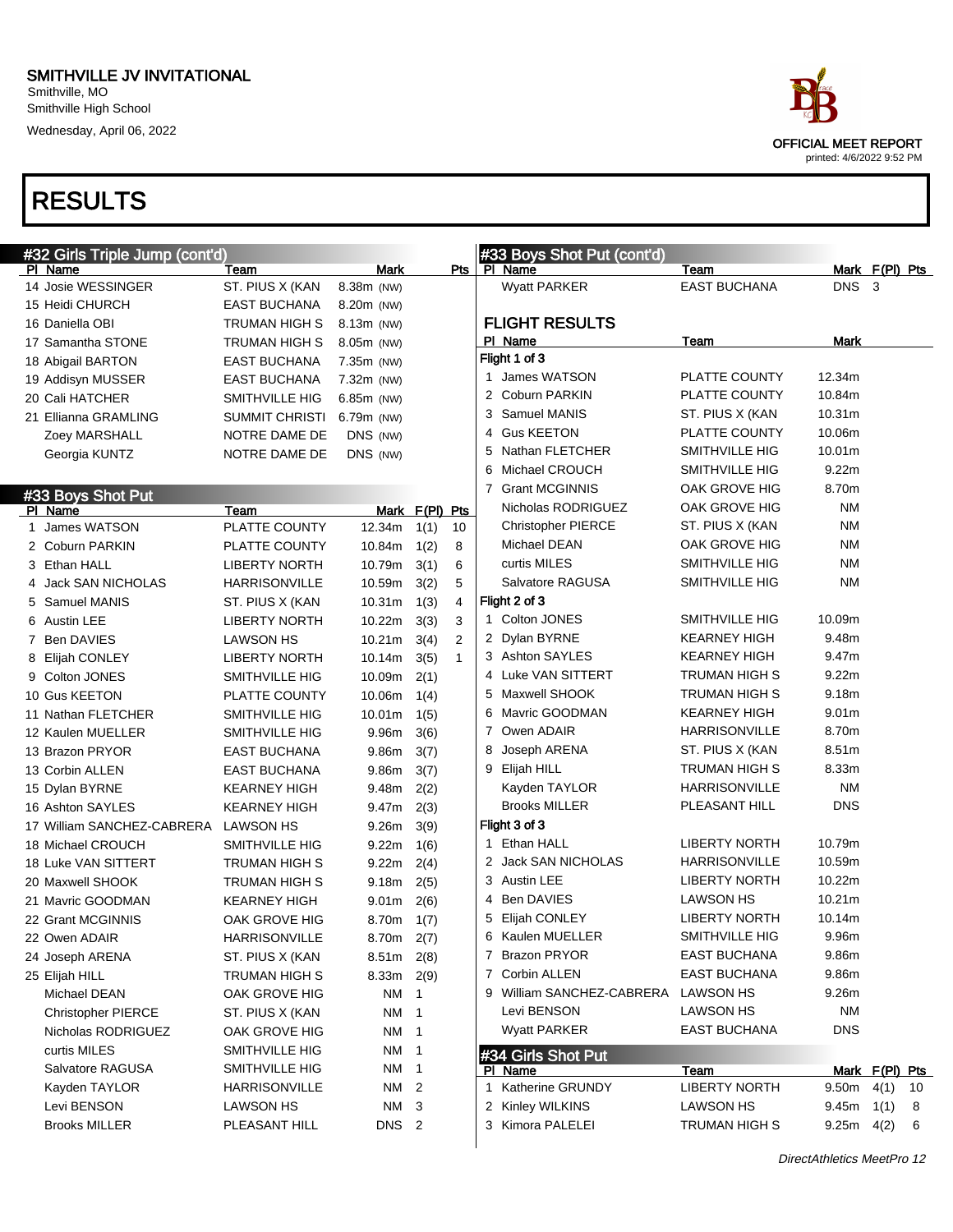#### SMITHVILLE JV INVITATIONAL Smithville, MO Smithville High School

Wednesday, April 06, 2022

| ace                       |
|---------------------------|
| OFFICIAL MEET REPORT      |
| printed: 4/6/2022 9:52 PM |

| #34 Girls Shot Put (cont'd) |                       |                   |                |              | #34 Girls Shot Put (cont'd) |                       |                 |     |
|-----------------------------|-----------------------|-------------------|----------------|--------------|-----------------------------|-----------------------|-----------------|-----|
| PI Name                     | Team                  |                   | Mark F(PI) Pts |              | PI Name                     | Team                  | Mark            |     |
| 4 Markayla GRAY             | <b>LIBERTY NORTH</b>  | 9.20 <sub>m</sub> | 4(3)           | 5            | 5 bailey SILCOTT            | PLATTE COUNTY         | 7.26m           |     |
| 5 Phoebe MCCLEARY           | <b>LAWSON HS</b>      | 8.81m             | 1(2)           | 4            | 6 Elizabeth WASINGER        | ST. PIUS X (KAN       | 7.06m           |     |
| 6 Memphis FINLINSON         | <b>LIBERTY NORTH</b>  | 8.76m             | 4(4)           | 3            | Dinah SHOEMAKER             | OAK GROVE HIG         | <b>NM</b>       |     |
| 7 Emily DELICH              | <b>SMITHVILLE HIG</b> | 8.18m             | 3(1)           | 2            | Katelyn PITZER              | OAK GROVE HIG         | <b>NM</b>       |     |
| 8 Haley MOSER               | PLATTE COUNTY         | 8.14m             | 1(3)           | $\mathbf{1}$ | Kosisochukwu OKUAGU         | NOTRE DAME DE         | <b>NM</b>       |     |
| 9 Emirson SCHOOLEY          | <b>SUMMIT CHRISTI</b> | 8.00m             | 1(4)           |              | Jordan HILL                 | <b>SMITHVILLE HIG</b> | <b>NM</b>       |     |
| 10 Megan BURDGE             | NOTRE DAME DE         | 7.84m             | 4(5)           |              | Izzabelle KIMBERLIN         | <b>KEARNEY HIGH</b>   | <b>DNS</b>      |     |
| 11 Grace FINE               | <b>LAWSON HS</b>      | 7.72m             | 2(1)           |              | Flight 2 of 4               |                       |                 |     |
| 12 Allyson GOOCH            | <b>KEARNEY HIGH</b>   | 7.66m             | 4(6)           |              | 1 Grace FINE                | <b>LAWSON HS</b>      | 7.72m           |     |
| 13 Terryn FORD              | NOTRE DAME DE         | 7.63m             | 2(2)           |              | 2 Terryn FORD               | NOTRE DAME DE         | 7.63m           |     |
| 14 Emma MARTIN              | <b>KEARNEY HIGH</b>   | 7.50m             | 3(2)           |              | 3 Elizabeth CARRAWAY        | ST. PIUS X (KAN       | 6.92m           |     |
| 15 Grace PETERS             | SMITHVILLE HIG        | 7.47m             | 4(7)           |              | 4 Ava COX                   | <b>SUMMIT CHRISTI</b> | 6.83m           |     |
| 16 Brooke CUTLER            | SMITHVILLE HIG        | 7.39m             | 4(8)           |              | 5 Blair BOLLING             | PLATTE COUNTY         | 6.81m           |     |
| 17 Ella HERNDON             | <b>KEARNEY HIGH</b>   | 7.28m             | 4(9)           |              | Chloe CONE                  | <b>KEARNEY HIGH</b>   | <b>NM</b>       |     |
| 18 Jaylen KNOWLES           | <b>EAST BUCHANA</b>   | 7.27m             | 3(3)           |              | Natalia FIERRO              | ST. PIUS X (KAN       | <b>NM</b>       |     |
| 19 bailey SILCOTT           | <b>PLATTE COUNTY</b>  | 7.26m             | 1(5)           |              | Jordan DIERKS               | <b>LATHROP HIGH</b>   | <b>NM</b>       |     |
| 20 Elizabeth WASINGER       | ST. PIUS X (KAN       | 7.06m             | 1(6)           |              | Madison GARTEN-SCHWAB       | <b>KEARNEY HIGH</b>   | <b>NM</b>       |     |
| 21 Elizabeth CARRAWAY       | ST. PIUS X (KAN       | 6.92m             | 2(3)           |              | Peydn JEFFRIES              | <b>SUMMIT CHRISTI</b> | <b>DNS</b>      |     |
| 22 Samantha DURAZO          | <b>HARRISONVILLE</b>  | 6.89m             | 4(10)          |              | Flight 3 of 4               |                       |                 |     |
| 23 Laney WILMES             | <b>EAST BUCHANA</b>   | 6.86m             | 3(4)           |              | 1 Emily DELICH              | SMITHVILLE HIG        | 8.18m           |     |
| 24 Ava COX                  | <b>SUMMIT CHRISTI</b> | 6.83m             | 2(4)           |              | 2 Emma MARTIN               | <b>KEARNEY HIGH</b>   | 7.50m           |     |
| 25 Blair BOLLING            | PLATTE COUNTY         | 6.81m             | 2(5)           |              | 3 Jaylen KNOWLES            | <b>EAST BUCHANA</b>   | 7.27m           |     |
| Kosisochukwu OKUAGU         | NOTRE DAME DE         | NM.               | $\overline{1}$ |              | 4 Laney WILMES              | <b>EAST BUCHANA</b>   | 6.86m           |     |
| Katelyn PITZER              | OAK GROVE HIG         | NM                | $\overline{1}$ |              | Mya DANIEL                  | <b>TRUMAN HIGH S</b>  | <b>NM</b>       |     |
| Chloe CONE                  | <b>KEARNEY HIGH</b>   | NM.               | $\overline{2}$ |              | Melissa LEROY               | <b>TRUMAN HIGH S</b>  | <b>NM</b>       |     |
| Dinah SHOEMAKER             | OAK GROVE HIG         | NM.               | $\overline{1}$ |              | Azora COMBS                 | <b>HARRISONVILLE</b>  | <b>NM</b>       |     |
| Jordan HILL                 | SMITHVILLE HIG        | NM                | $\overline{1}$ |              | Gracie ROBINSON-QUIGLEY     | <b>LATHROP HIGH</b>   | <b>NM</b>       |     |
| Natalia FIERRO              | ST. PIUS X (KAN       | NM                | $\overline{2}$ |              | Adriana PANSZA              | <b>EAST BUCHANA</b>   | <b>NM</b>       |     |
| Mya DANIEL                  | <b>TRUMAN HIGH S</b>  | NM.               | 3              |              | Adison BELL                 | OAK GROVE HIG         | <b>DNS</b>      |     |
| Jordan DIERKS               | <b>LATHROP HIGH</b>   | NM.               | $\overline{2}$ |              | Flight 4 of 4               |                       |                 |     |
| Madison GARTEN-SCHWAB       | <b>KEARNEY HIGH</b>   | NM.               | $\overline{2}$ |              | 1 Katherine GRUNDY          | <b>LIBERTY NORTH</b>  | 9.50m           |     |
| Melissa LEROY               | <b>TRUMAN HIGH S</b>  | NM.               | -3             |              | 2 Kimora PALELEI            | <b>TRUMAN HIGH S</b>  | 9.25m           |     |
| Azora COMBS                 | <b>HARRISONVILLE</b>  | NM.               | -3             |              | 3 Markayla GRAY             | <b>LIBERTY NORTH</b>  | 9.20m           |     |
| Gracie ROBINSON-QUIGLEY     | <b>LATHROP HIGH</b>   | NM.               | - 3            |              | 4 Memphis FINLINSON         | <b>LIBERTY NORTH</b>  | 8.76m           |     |
| Adriana PANSZA              | <b>EAST BUCHANA</b>   | NM 3              |                |              | 5 Megan BURDGE              | NOTRE DAME DE         | 7.84m           |     |
| Peydn JEFFRIES              | SUMMIT CHRISTI        | DNS <sub>2</sub>  |                |              | 6 Allyson GOOCH             | <b>KEARNEY HIGH</b>   | 7.66m           |     |
| Izzabelle KIMBERLIN         | <b>KEARNEY HIGH</b>   | DNS 1             |                |              | 7 Grace PETERS              | SMITHVILLE HIG        | 7.47m           |     |
| Adison BELL                 | OAK GROVE HIG         | DNS <sub>3</sub>  |                |              | 8 Brooke CUTLER             | SMITHVILLE HIG        | 7.39m           |     |
|                             |                       |                   |                |              | 9 Ella HERNDON              | <b>KEARNEY HIGH</b>   | 7.28m           |     |
| <b>FLIGHT RESULTS</b>       |                       |                   |                |              | 10 Samantha DURAZO          | HARRISONVILLE         | 6.89m           |     |
| PI Name                     | Team                  | Mark              |                |              |                             |                       |                 |     |
| Flight 1 of 4               |                       |                   |                |              | #35 Boys Discus             |                       |                 |     |
| 1 Kinley WILKINS            | <b>LAWSON HS</b>      | 9.45m             |                |              | PI Name                     | Team                  | Mark F(PI) Pts  |     |
| 2 Phoebe MCCLEARY           | <b>LAWSON HS</b>      | 8.81m             |                |              | 1 Ethan HALL                | <b>LIBERTY NORTH</b>  | 34.33m 3(1) 10  |     |
| 3 Haley MOSER               | PLATTE COUNTY         | 8.14m             |                |              | 2 Brayden STEVENS           | <b>LIBERTY NORTH</b>  | $30.02m$ $3(2)$ | - 8 |
| 4 Emirson SCHOOLEY          | SUMMIT CHRISTI        | 8.00m             |                |              | 3 Grant GABRIEL             | <b>LIBERTY NORTH</b>  | 28.68m 3(3)     | -6  |
|                             |                       |                   |                |              | 4 Nathan FLETCHER           | SMITHVILLE HIG        | 28.41m 2(1)     | - 5 |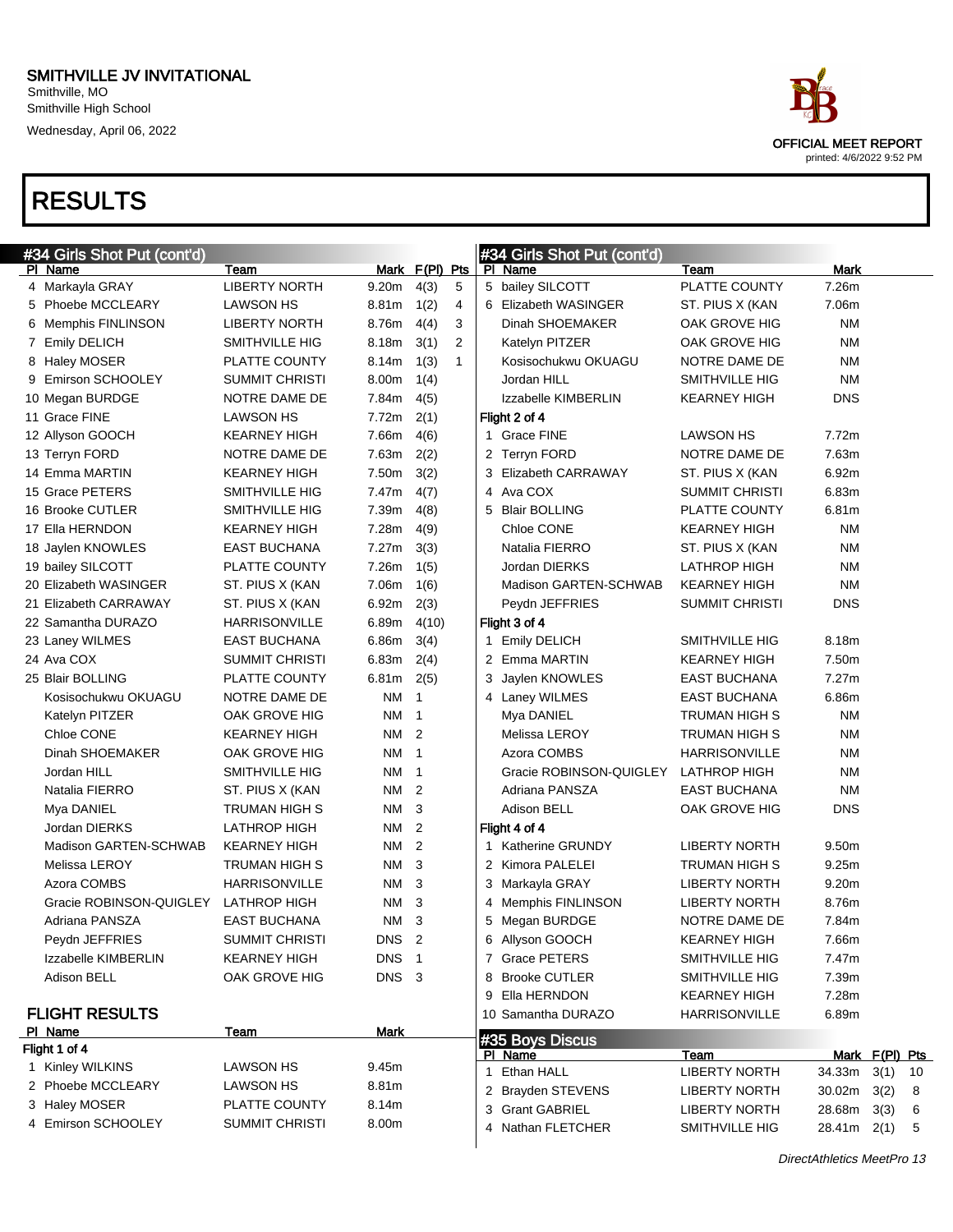Wednesday, April 06, 2022

| #35 Boys Discus (cont'd) |                      |                  |                |              | #35 Boys Discus (cont'd)                     |                                          |                       |                |    |
|--------------------------|----------------------|------------------|----------------|--------------|----------------------------------------------|------------------------------------------|-----------------------|----------------|----|
| PI Name                  | Team                 |                  | Mark F(PI) Pts |              | PI Name                                      | Team                                     | Mark                  |                |    |
| 5 Ashton SAYLES          | <b>KEARNEY HIGH</b>  | 25.44m           | 1(1)           | 4            | Flight 2 of 3                                |                                          |                       |                |    |
| 6 Isaac SHOEMAKER        | OAK GROVE HIG        | 25.42m           | 1(2)           | 3            | 1 Nathan FLETCHER                            | SMITHVILLE HIG                           | 28.41m                |                |    |
| 7 Colton JONES           | SMITHVILLE HIG       | 25.34m           | 3(4)           | 2            | 2 Coburn PARKIN                              | PLATTE COUNTY                            | 25.25m                |                |    |
| 8 Coburn PARKIN          | PLATTE COUNTY        | 25.25m           | 2(2)           | $\mathbf{1}$ | 3 Joseph FARNSWORTH                          | TRUMAN HIGH S                            | 23.01m                |                |    |
| 9 Gus KEETON             | PLATTE COUNTY        | 25.02m           | 3(5)           |              | 4 Dylan BYRNE                                | <b>KEARNEY HIGH</b>                      | 21.00m                |                |    |
| 10 Michael CROUCH        | SMITHVILLE HIG       | 24.06m           | 1(3)           |              | 5 Charlie MURCIA                             | <b>HARRISONVILLE</b>                     | 20.61m                |                |    |
| 11 Kaulen MUELLER        | SMITHVILLE HIG       | 23.07m           | 3(6)           |              | 6 Corbin ALLEN                               | EAST BUCHANA                             | 19.51m                |                |    |
| 12 Joseph FARNSWORTH     | TRUMAN HIGH S        | 23.01m           | 2(3)           |              | 7 Khoa HUYNA                                 | <b>LAWSON HS</b>                         | 18.73m                |                |    |
| 13 Jose PEREZ            | OAK GROVE HIG        | 22.69m           | 1(4)           |              | 8 Luke VAN SITTERT                           | TRUMAN HIGH S                            | 18.55m                |                |    |
| 14 Chase KELLEY          | PLATTE COUNTY        | 22.64m           | 1(5)           |              | 9 Anthony COFFELT                            | <b>HARRISONVILLE</b>                     | 14.81m                |                |    |
| 15 Kyler PAXTON          | <b>EAST BUCHANA</b>  | 21.12m           | 3(7)           |              | 10 Levi BENSON                               | <b>LAWSON HS</b>                         | 13.08m                |                |    |
| 16 Dylan BYRNE           | <b>KEARNEY HIGH</b>  | 21.00m           | 2(4)           |              | Pablo CORTEZ-GARCIA                          | <b>HARRISONVILLE</b>                     | <b>DNS</b>            |                |    |
| 17 Charlie MURCIA        | <b>HARRISONVILLE</b> | 20.61m           | 2(5)           |              | Flight 3 of 3                                |                                          |                       |                |    |
| 18 Brazon PRYOR          | <b>EAST BUCHANA</b>  | 19.52m           | 3(8)           |              | 1 Ethan HALL                                 | <b>LIBERTY NORTH</b>                     | 34.33m                |                |    |
| 19 Corbin ALLEN          | <b>EAST BUCHANA</b>  | 19.51m           | 2(6)           |              | 2 Brayden STEVENS                            | <b>LIBERTY NORTH</b>                     | 30.02m                |                |    |
| 19 Ben DAVIES            | <b>LAWSON HS</b>     | 19.51m           | 3(9)           |              | 3 Grant GABRIEL                              | LIBERTY NORTH                            | 28.68m                |                |    |
| 21 Khoa HUYNA            | <b>LAWSON HS</b>     | 18.73m           | 2(7)           |              | 4 Colton JONES                               | SMITHVILLE HIG                           | 25.34m                |                |    |
| 22 Luke VAN SITTERT      | TRUMAN HIGH S        | 18.55m           | 2(8)           |              | 5 Gus KEETON                                 | PLATTE COUNTY                            | 25.02m                |                |    |
| 23 Elijah HILL           | <b>TRUMAN HIGH S</b> | 17.86m           | 1(6)           |              | 6 Kaulen MUELLER                             | SMITHVILLE HIG                           | 23.07m                |                |    |
| 24 Samuel MANIS          | ST. PIUS X (KAN      | 17.77m           | 1(7)           |              | 7 Kyler PAXTON                               | <b>EAST BUCHANA</b>                      | 21.12m                |                |    |
| 25 Jack LITZAU           | ST. PIUS X (KAN      | 17.63m           | 1(8)           |              | 8 Brazon PRYOR                               | <b>EAST BUCHANA</b>                      | 19.52m                |                |    |
| 26 Grant GARRETT         | OAK GROVE HIG        | 17.19m           | 1(9)           |              | 9 Ben DAVIES                                 | <b>LAWSON HS</b>                         | 19.51m                |                |    |
|                          |                      |                  |                |              |                                              |                                          |                       |                |    |
| 27 Anthony COFFELT       | <b>HARRISONVILLE</b> | 14.81m           | 2(9)           |              | <b>Brooks MILLER</b>                         | PLEASANT HILL                            | <b>DNS</b>            |                |    |
| 28 Levi BENSON           | <b>LAWSON HS</b>     | 13.08m           | 2(10)          |              | Drew WILSON                                  | <b>KEARNEY HIGH</b>                      | <b>DNS</b>            |                |    |
| 29 curtis MILES          | SMITHVILLE HIG       | 11.98m           | 1(10)          |              |                                              |                                          |                       |                |    |
| 30 Salvatore RAGUSA      | SMITHVILLE HIG       | 10.69m           | 1(11)          |              | #36 Girls Discus<br>PI.                      | Team                                     |                       |                |    |
| <b>Braden MARSHALL</b>   | ST. PIUS X (KAN      | <b>DNS</b>       | $\overline{1}$ |              | Name<br>1 Katherine GRUNDY                   | <b>LIBERTY NORTH</b>                     | 29.38m                | Mark F(PI) Pts | 10 |
| Pablo CORTEZ-GARCIA      | <b>HARRISONVILLE</b> | <b>DNS</b>       | $\overline{2}$ |              |                                              |                                          | 29.36m                | 1(1)           | 8  |
| <b>Brooks MILLER</b>     | PLEASANT HILL        | <b>DNS</b>       | -3             |              | 2 Carolyn GRUNDY<br>3 Phoebe MCCLEARY        | <b>LIBERTY NORTH</b><br><b>LAWSON HS</b> | 25.03m                | 1(2)           | 6  |
| Drew WILSON              | <b>KEARNEY HIGH</b>  | DNS <sub>3</sub> |                |              | Kimora PALELEI<br>4                          | TRUMAN HIGH S                            | 22.98m                | 4(1)           | 5  |
|                          |                      |                  |                |              | 5 Brooke CUTLER                              | SMITHVILLE HIG                           | 22.91m                | 1(3)           | 4  |
| <b>FLIGHT RESULTS</b>    |                      |                  |                |              |                                              | <b>LIBERTY NORTH</b>                     | 22.04m                | 1(4)           | 3  |
| PI Name                  | Team                 | Mark             |                |              | 6 Audrey STEINER<br>Ellie PICKETT<br>7       | <b>SMITHVILLE HIG</b>                    | 19.93m                | 1(5)           | 2  |
| Flight 1 of 3            |                      |                  |                |              | 8                                            | <b>LAWSON HS</b>                         | 19.63m                | 2(1)           | 1  |
| 1 Ashton SAYLES          | KEARNEY HIGH         | 25.44m           |                |              | Maddyson HOLDER<br>9 Chloe CONE              | <b>KEARNEY HIGH</b>                      | 19.40m                | 3(1)           |    |
| 2 Isaac SHOEMAKER        | OAK GROVE HIG        | 25.42m           |                |              |                                              | PLATTE COUNTY                            |                       | 2(2)           |    |
| 3 Michael CROUCH         | SMITHVILLE HIG       | 24.06m           |                |              | 10 Haley MOSER                               | <b>KEARNEY HIGH</b>                      | 18.93m 2(3)           |                |    |
| 4 Jose PEREZ             | OAK GROVE HIG        | 22.69m           |                |              | 11 Allyson GOOCH                             |                                          | 18.92m                | 3(2)           |    |
| 5 Chase KELLEY           | PLATTE COUNTY        | 22.64m           |                |              | 12 Iyanna COLEMAN                            | NOTRE DAME DE                            | 18.60m 3(3)           |                |    |
| 6 Elijah HILL            | <b>TRUMAN HIGH S</b> | 17.86m           |                |              | 13 Louchrissa WILBURN<br>14 Grace PETERS     | NOTRE DAME DE<br>SMITHVILLE HIG          | 18.40 $m$ 4(2)        |                |    |
| 7 Samuel MANIS           | ST. PIUS X (KAN      | 17.77m           |                |              |                                              |                                          | $18.17m$ $1(6)$       |                |    |
| 8 Jack LITZAU            | ST. PIUS X (KAN      | 17.63m           |                |              | 15 Katherine PORCH                           | NOTRE DAME DE                            | 18.06m                | 4(3)           |    |
| 9 Grant GARRETT          | OAK GROVE HIG        | 17.19m           |                |              | 16 Izzabelle KIMBERLIN                       | KEARNEY HIGH                             | 17.38m                | 3(4)           |    |
| 10 curtis MILES          | SMITHVILLE HIG       | 11.98m           |                |              | 17 Grace FINE                                | <b>LAWSON HS</b>                         | 17.33m 3(5)           |                |    |
| 11 Salvatore RAGUSA      | SMITHVILLE HIG       | 10.69m           |                |              | 18 Lainey CHRISTOPHER                        | LATHROP HIGH                             | 17.20m 1(7)           |                |    |
| <b>Braden MARSHALL</b>   | ST. PIUS X (KAN      | <b>DNS</b>       |                |              | 19 Jacie CARROLL<br>20 Madison GARTEN-SCHWAB | <b>SUMMIT CHRISTI</b><br>KEARNEY HIGH    | 16.73m<br>16.64m 3(7) | 3(6)           |    |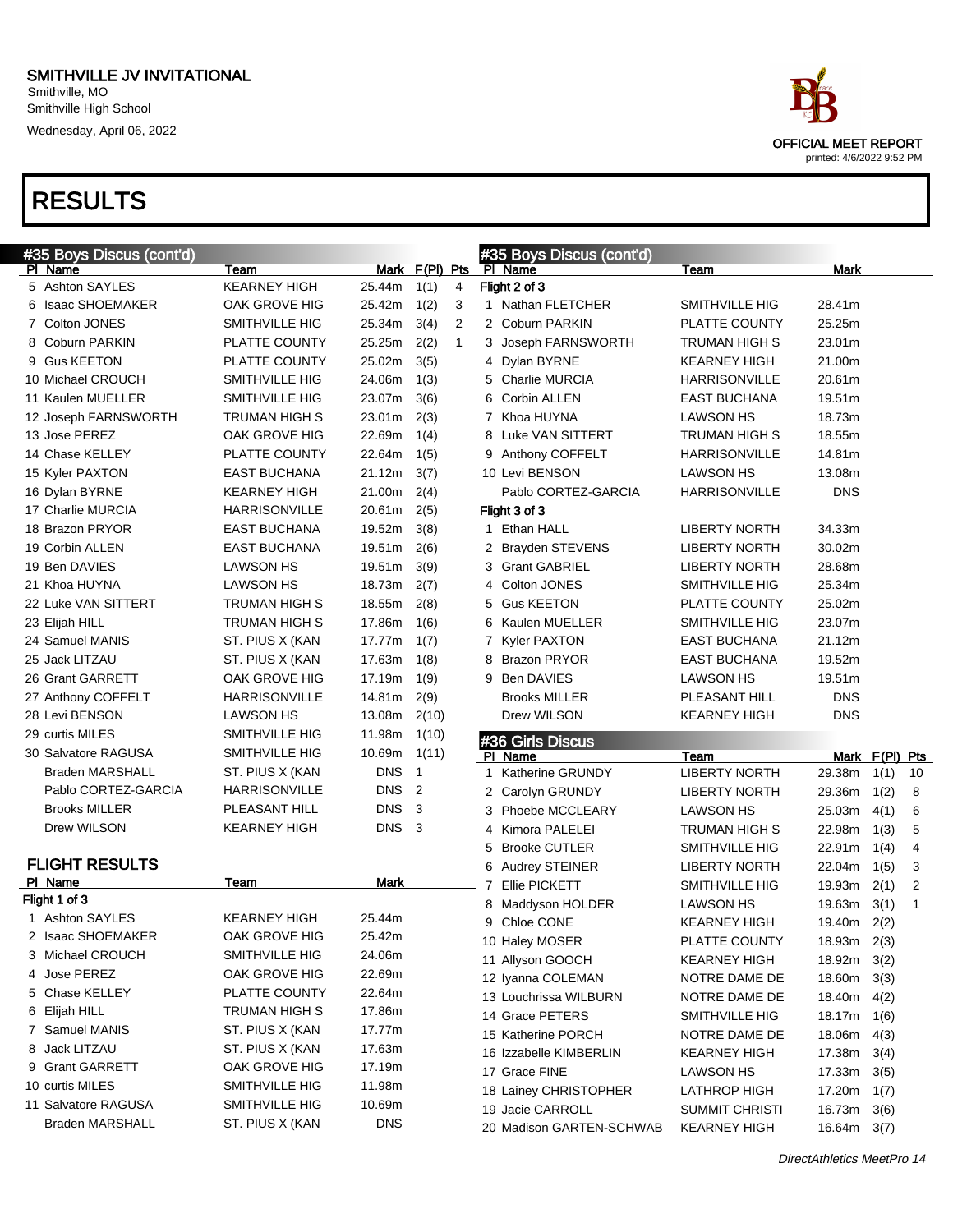| #36 Girls Discus (cont'd) |                       |                  |                |   | #36 Girls Discus (cont'd)          |                                             |                            |                |                |
|---------------------------|-----------------------|------------------|----------------|---|------------------------------------|---------------------------------------------|----------------------------|----------------|----------------|
| PI Name                   | Team                  |                  | Mark F(PI) Pts |   | PI Name                            | Team                                        | Mark                       |                |                |
| 21 Brooklynn MAHOWSKI     | PLATTE COUNTY         | 16.59m           | 2(4)           |   | Dannica HOPE                       | <b>LATHROP HIGH</b>                         | <b>DNS</b>                 |                |                |
| 22 Samantha DURAZO        | <b>HARRISONVILLE</b>  | 16.16m           | 1(8)           |   | Flight 3 of 4                      |                                             |                            |                |                |
| 23 Ella HERNDON           | <b>KEARNEY HIGH</b>   | 16.00m           | 2(5)           |   | 1 Maddyson HOLDER                  | <b>LAWSON HS</b>                            | 19.63m                     |                |                |
| 24 Elizabeth CARRAWAY     | ST. PIUS X (KAN       | 15.65m           | 3(8)           |   | 2 Allyson GOOCH                    | <b>KEARNEY HIGH</b>                         | 18.92m                     |                |                |
| 25 Blair BOLLING          | PLATTE COUNTY         | 15.64m           | 2(6)           |   | 3 Iyanna COLEMAN                   | NOTRE DAME DE                               | 18.60m                     |                |                |
| 26 Elizabeth WASINGER     | ST. PIUS X (KAN       | 15.54m           | 4(4)           | 4 | Izzabelle KIMBERLIN                | <b>KEARNEY HIGH</b>                         | 17.38m                     |                |                |
| 27 Dinah SHOEMAKER        | OAK GROVE HIG         | 15.52m           | 4(5)           | 5 | <b>Grace FINE</b>                  | <b>LAWSON HS</b>                            | 17.33m                     |                |                |
| 28 Emma MARTIN            | <b>KEARNEY HIGH</b>   | 15.08m           | 4(6)           | 6 | Jacie CARROLL                      | <b>SUMMIT CHRISTI</b>                       | 16.73m                     |                |                |
| 29 Jordan HILL            | <b>SMITHVILLE HIG</b> | 14.93m           | 1(9)           | 7 | Madison GARTEN-SCHWAB              | <b>KEARNEY HIGH</b>                         | 16.64m                     |                |                |
| 30 Ellianna GRAMLING      | <b>SUMMIT CHRISTI</b> | 14.10m           | 3(9)           | 8 | Elizabeth CARRAWAY                 | ST. PIUS X (KAN                             | 15.65m                     |                |                |
| 31 Melissa LEROY          | TRUMAN HIGH S         | 13.35m           | 2(7)           | 9 | Ellianna GRAMLING                  | <b>SUMMIT CHRISTI</b>                       | 14.10m                     |                |                |
| 32 Azora COMBS            | <b>HARRISONVILLE</b>  | 12.79m           | 2(8)           |   | 10 Michelle HIGGINS                | OAK GROVE HIG                               | 12.68m                     |                |                |
| 33 Michelle HIGGINS       | OAK GROVE HIG         | 12.68m           | 3(10)          |   | Flight 4 of 4                      |                                             |                            |                |                |
| 34 Laney WILMES           | <b>EAST BUCHANA</b>   | 11.46m           | 4(7)           |   | 1 Phoebe MCCLEARY                  | <b>LAWSON HS</b>                            | 25.03m                     |                |                |
| 35 Jaylen KNOWLES         | <b>EAST BUCHANA</b>   | 9.98m            | 4(8)           |   | 2 Louchrissa WILBURN               | NOTRE DAME DE                               | 18.40m                     |                |                |
| Addison STALLER           | OAK GROVE HIG         | NM.              | $\overline{4}$ | 3 | <b>Katherine PORCH</b>             | NOTRE DAME DE                               | 18.06m                     |                |                |
| NaRyah COLE               | TRUMAN HIGH S         | NM 2             |                | 4 | Elizabeth WASINGER                 | ST. PIUS X (KAN                             | 15.54m                     |                |                |
| Dannica HOPE              | <b>LATHROP HIGH</b>   | DNS <sub>2</sub> |                | 5 | Dinah SHOEMAKER                    | OAK GROVE HIG                               | 15.52m                     |                |                |
| Jamie SNOW                | PLEASANT HILL         | <b>DNS</b>       | $\overline{1}$ | 6 | Emma MARTIN                        | <b>KEARNEY HIGH</b>                         | 15.08m                     |                |                |
| <b>Ireland RINEY</b>      | ST. PIUS X (KAN       | DNS 4            |                | 7 | Laney WILMES                       | <b>EAST BUCHANA</b>                         | 11.46m                     |                |                |
| Laney MCDANIEL            | PLEASANT HILL         | DNS <sub>1</sub> |                | 8 | Jaylen KNOWLES                     | <b>EAST BUCHANA</b>                         | 9.98m                      |                |                |
|                           |                       |                  |                |   | <b>Addison STALLER</b>             | OAK GROVE HIG                               | <b>NM</b>                  |                |                |
| <b>FLIGHT RESULTS</b>     |                       |                  |                |   | <b>Ireland RINEY</b>               | ST. PIUS X (KAN                             | <b>DNS</b>                 |                |                |
|                           |                       |                  |                |   |                                    |                                             |                            |                |                |
| PI Name                   | Team                  | Mark             |                |   |                                    |                                             |                            |                |                |
| Flight 1 of 4             |                       |                  |                |   | #37 Boys Javelin<br>PI Name        | Team                                        |                            | Mark F(PI) Pts |                |
| 1 Katherine GRUNDY        | <b>LIBERTY NORTH</b>  | 29.38m           |                | 1 | John CHAPIN                        | TRUMAN HIGH S                               | 40.35m                     | 3(1)           | 10             |
| 2 Carolyn GRUNDY          | <b>LIBERTY NORTH</b>  | 29.36m           |                |   | 2 Grant GABRIEL                    | <b>LIBERTY NORTH</b>                        | 34.82m                     | 3(2)           | 8              |
| 3 Kimora PALELEI          | TRUMAN HIGH S         | 22.98m           |                | 3 | <b>Andrew GAHNER</b>               | TRUMAN HIGH S                               | 34.03m                     | 3(3)           | 6              |
| 4 Brooke CUTLER           | SMITHVILLE HIG        | 22.91m           |                | 4 | Jacob SHROUT                       | OAK GROVE HIG                               | 33.49m                     | 1(1)           | 5              |
| 5 Audrey STEINER          | <b>LIBERTY NORTH</b>  | 22.04m           |                | 5 | Trey JOHNSON                       | <b>EAST BUCHANA</b>                         | 33.33m                     | 2(1)           | 4              |
| 6 Grace PETERS            | SMITHVILLE HIG        | 18.17m           |                | 6 | Daniel SEYMOUR                     | OAK GROVE HIG                               | 33.24m                     | 1(2)           | 3              |
| 7 Lainey CHRISTOPHER      | <b>LATHROP HIGH</b>   | 17.20m           |                | 7 | Randall FREELAND                   | <b>KEARNEY HIGH</b>                         | 32.89m                     | 3(4)           | $\overline{2}$ |
| 8 Samantha DURAZO         | <b>HARRISONVILLE</b>  | 16.16m           |                | 8 | Mitchell KELLEY                    | PLATTE COUNTY                               | 32.69m                     | 2(2)           | 1              |
| 9 Jordan HILL             | SMITHVILLE HIG        | 14.93m           |                | 9 | <b>Ben DAVIES</b>                  | <b>LAWSON HS</b>                            | 32.43m                     | 3(5)           |                |
| Jamie SNOW                | PLEASANT HILL         | <b>DNS</b>       |                |   | 10 Drew WILSON                     | <b>KEARNEY HIGH</b>                         | 29.85m                     | 3(6)           |                |
| Laney MCDANIEL            | PLEASANT HILL         | <b>DNS</b>       |                |   | 11 Cameron RIEDER                  | TRUMAN HIGH S                               |                            |                |                |
| Flight 2 of 4             |                       |                  |                |   | 12 Nathaniel ZELLER                | <b>LIBERTY NORTH</b>                        | 29.75m 1(3)<br>27.98m 3(7) |                |                |
| 1 Ellie PICKETT           | SMITHVILLE HIG        | 19.93m           |                |   | 13 Brody GATES                     | PLATTE COUNTY                               | 27.27m                     |                |                |
| 2 Chloe CONE              | <b>KEARNEY HIGH</b>   | 19.40m           |                |   | 14 Sage LUTZ                       | PLATTE COUNTY                               | 26.53m                     | 2(3)           |                |
| 3 Haley MOSER             | PLATTE COUNTY         | 18.93m           |                |   | 15 Kayden TAYLOR                   | <b>HARRISONVILLE</b>                        | 25.37m                     | 1(4)<br>3(8)   |                |
| 4 Brooklynn MAHOWSKI      | PLATTE COUNTY         | 16.59m           |                |   | 16 Cole BECKER                     | SMITHVILLE HIG                              | 25.09m                     |                |                |
| 5 Ella HERNDON            | <b>KEARNEY HIGH</b>   | 16.00m           |                |   | 17 Khoa HUYNA                      | <b>LAWSON HS</b>                            |                            | 2(4)           |                |
| 6 Blair BOLLING           | PLATTE COUNTY         | 15.64m           |                |   |                                    |                                             | 23.77m                     | 3(9)           |                |
| 7 Melissa LEROY           | TRUMAN HIGH S         | 13.35m           |                |   | 18 Mavric GOODMAN<br>19 Owen ADAIR | <b>KEARNEY HIGH</b><br><b>HARRISONVILLE</b> | 23.71m                     | 2(5)           |                |
| 8 Azora COMBS             | HARRISONVILLE         | 12.79m           |                |   | 20 Steven SHARP                    |                                             | 23.21m                     | 2(6)           |                |
| NaRyah COLE               | TRUMAN HIGH S         | <b>NM</b>        |                |   | 21 Jack CHIRPICH                   | ST. PIUS X (KAN<br>ST. PIUS X (KAN          | 22.77m<br>$21.00m$ 2(7)    | 1(5)           |                |

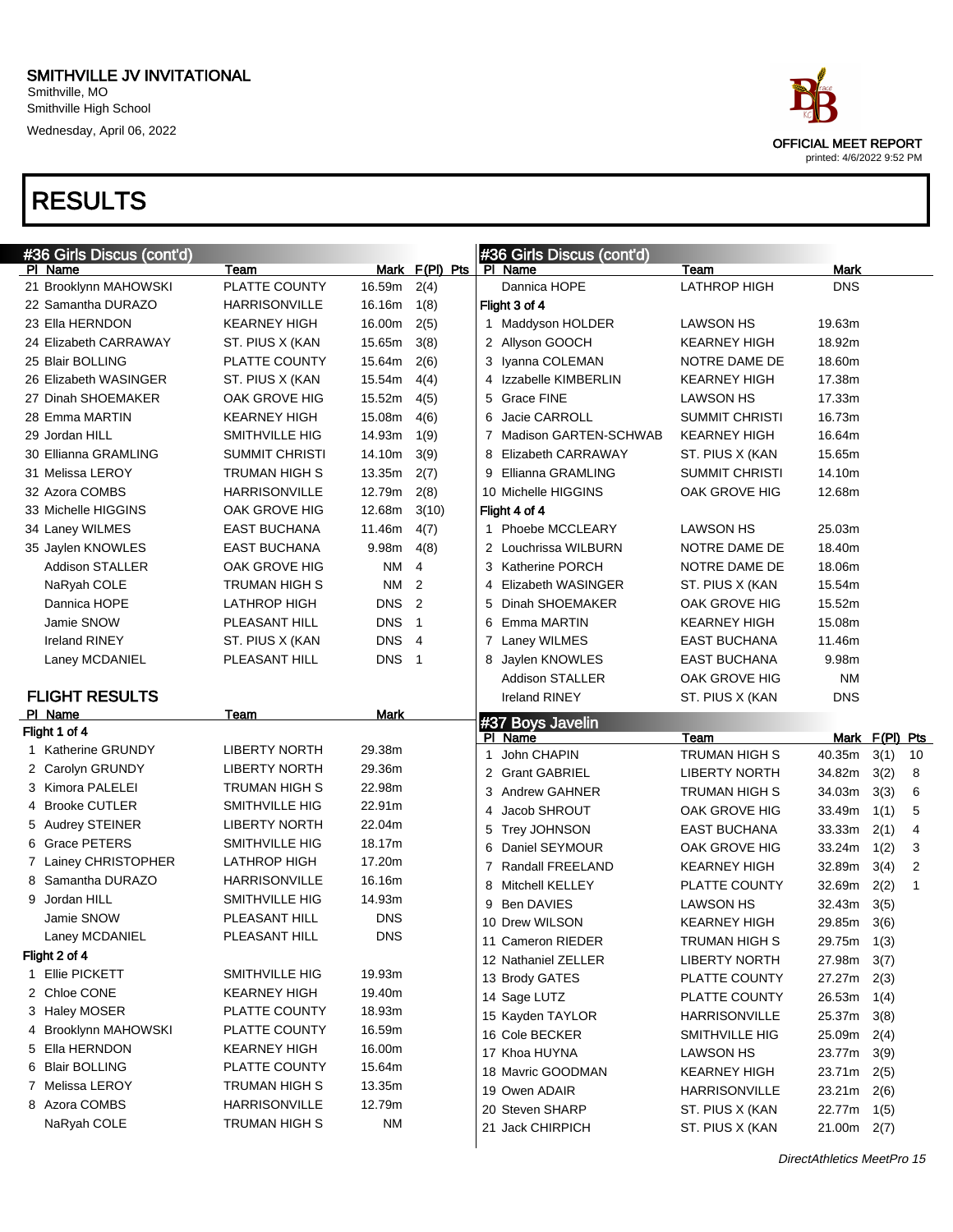

| #37 Boys Javelin (cont'd) |                            |                                         |               |                | #38 Girls Javelin (cont'd) |                        |                       |                  |       |   |
|---------------------------|----------------------------|-----------------------------------------|---------------|----------------|----------------------------|------------------------|-----------------------|------------------|-------|---|
|                           | PI Name                    | Team                                    |               | Mark F(PI) Pts |                            | PI Name                | Team                  | Mark F(PI) Pts   |       |   |
|                           | 22 William SANCHEZ-CABRERA | <b>LAWSON HS</b>                        | 19.75m        | 2(8)           |                            | 2 Alijah WILLIAMS      | <b>LIBERTY NORTH</b>  | 30.38m           | 3(1)  | 8 |
|                           | 23 Nicholas CUNNINGHAM     | OAK GROVE HIG                           | 17.74m        | 2(9)           |                            | 3 Addison BARTLETT     | <b>LAWSON HS</b>      | 26.95m           | 2(1)  | 6 |
|                           | 24 Kade WEBB               | <b>EAST BUCHANA</b>                     | 17.42m        | 1(6)           | 4                          | Ella HERNDON           | <b>KEARNEY HIGH</b>   | 24.74m           | 3(2)  | 5 |
|                           | 25 Anthony COFFELT         | <b>HARRISONVILLE</b>                    | 15.91m        | 2(10)          | 5                          | Carolyn GRUNDY         | <b>LIBERTY NORTH</b>  | 24.60m           | 3(3)  | 4 |
|                           | 26 Christopher PIERCE      | ST. PIUS X (KAN                         | 9.65m         | 1(7)           | 6                          | <b>Ellison NOLL</b>    | SMITHVILLE HIG        | 24.41m           | 3(4)  | 3 |
|                           | Peyton MADISON             | PLEASANT HILL                           | <b>DNS</b>    | $\overline{1}$ |                            | 7 Grace RENNERS        | NOTRE DAME DE         | 23.23m           | 1(2)  | 2 |
|                           | <b>Terrell LITTLETON</b>   | SMITHVILLE HIG                          | <b>DNS</b>    | $\overline{1}$ |                            | 8 Bre PAUL             | <b>LATHROP HIGH</b>   | 23.15m           | 3(5)  | 1 |
|                           | Chase MEERS                | <b>EAST BUCHANA</b>                     | <b>DNS</b>    | - 3            |                            | 9 Laney WILMES         | <b>EAST BUCHANA</b>   | 22.59m           | 2(2)  |   |
|                           |                            |                                         |               |                |                            | 10 Grace FINE          | <b>LAWSON HS</b>      | 22.04m           | 2(3)  |   |
|                           | <b>FLIGHT RESULTS</b>      |                                         |               |                |                            | 11 Kaitlynn CHERCO     | <b>LIBERTY NORTH</b>  | 20.10m           | 3(6)  |   |
|                           | PI Name                    | Team                                    | Mark          |                |                            | 12 Jacie CARROLL       | <b>SUMMIT CHRISTI</b> | 19.30m           | 2(4)  |   |
|                           | Flight 1 of 3              |                                         |               |                |                            | 13 Ellianna GRAMLING   | <b>SUMMIT CHRISTI</b> | 18.05m           | 2(5)  |   |
|                           | 1 Jacob SHROUT             | OAK GROVE HIG                           | 33.49m        |                |                            | 14 Addison STALLER     | OAK GROVE HIG         | 17.97m           | 1(3)  |   |
|                           | 2 Daniel SEYMOUR           | OAK GROVE HIG                           | 33.24m        |                |                            | 15 Samantha STONE      | <b>TRUMAN HIGH S</b>  | 17.94m           | 2(6)  |   |
|                           | 3 Cameron RIEDER           | TRUMAN HIGH S                           | 29.75m        |                |                            | 16 Samantha LOVE       | OAK GROVE HIG         | 17.90m           | 1(4)  |   |
|                           | 4 Sage LUTZ                | PLATTE COUNTY                           | 26.53m        |                |                            | 17 Emirson SCHOOLEY    | <b>SUMMIT CHRISTI</b> | 17.60m           | 1(5)  |   |
|                           | 5 Steven SHARP             | ST. PIUS X (KAN                         | 22.77m        |                |                            | 18 Samantha DURAZO     | HARRISONVILLE         | 17.17m           | 2(7)  |   |
|                           | 6 Kade WEBB                | <b>EAST BUCHANA</b>                     | 17.42m        |                |                            | 19 Charlotte ZENDER    | NOTRE DAME DE         | 16.40m           | 1(6)  |   |
|                           | 7 Christopher PIERCE       | ST. PIUS X (KAN                         | 9.65m         |                |                            | 20 Jaylen KNOWLES      | <b>EAST BUCHANA</b>   | 16.05m           | 1(7)  |   |
|                           | Peyton MADISON             | PLEASANT HILL                           | <b>DNS</b>    |                |                            | 21 Haley MOSER         | PLATTE COUNTY         | 15.95m           | 3(7)  |   |
|                           | <b>Terrell LITTLETON</b>   | <b>SMITHVILLE HIG</b>                   | <b>DNS</b>    |                |                            | 22 Brooklynn MAHOWSKI  | PLATTE COUNTY         | 15.90m           | 3(8)  |   |
|                           | Flight 2 of 3              |                                         |               |                |                            | 23 Maddison MILLER     | NOTRE DAME DE         | 15.75m           | 1(8)  |   |
|                           | 1 Trey JOHNSON             | EAST BUCHANA                            | 33.33m        |                |                            | 24 Laurie LEROY        | <b>TRUMAN HIGH S</b>  | 15.45m           | 2(8)  |   |
|                           | 2 Mitchell KELLEY          | PLATTE COUNTY                           | 32.69m        |                |                            | 25 Breanna KELLEY      | PLATTE COUNTY         | 14.18m           | 1(9)  |   |
|                           | 3 Brody GATES              | PLATTE COUNTY                           | 27.27m        |                |                            | 26 Elizabeth WASINGER  | ST. PIUS X (KAN       | 13.57m           | 1(10) |   |
|                           | 4 Cole BECKER              | SMITHVILLE HIG                          | 25.09m        |                |                            | 27 Izzabelle KIMBERLIN | <b>KEARNEY HIGH</b>   | 13.49m           | 3(9)  |   |
|                           | 5 Mavric GOODMAN           | <b>KEARNEY HIGH</b>                     | 23.71m        |                |                            | 28 Jennifer CARLSON    | <b>TRUMAN HIGH S</b>  | 13.23m           | 2(9)  |   |
|                           | 6 Owen ADAIR               | <b>HARRISONVILLE</b>                    | 23.21m        |                |                            | 29 Jesse VU            | ST. PIUS X (KAN       | 10.85m           | 1(11) |   |
|                           | 7 Jack CHIRPICH            | ST. PIUS X (KAN                         | 21.00m        |                |                            | 30 Michelle HIGGINS    | OAK GROVE HIG         | 8.67m            | 1(12) |   |
|                           | 8 William SANCHEZ-CABRERA  | LAWSON HS                               | 19.75m        |                |                            | 31 Azora COMBS         | HARRISONVILLE         | 8.04m            | 2(10) |   |
|                           | 9 Nicholas CUNNINGHAM      | OAK GROVE HIG                           | 17.74m        |                |                            | 32 Tebian ANTHONY      | ST. PIUS X (KAN       | 8.02m            | 2(11) |   |
| 10 Anthony COFFELT        |                            | <b>HARRISONVILLE</b>                    | 15.91m        |                |                            | Jamie SNOW             | PLEASANT HILL         | <b>DNS</b>       | 3     |   |
|                           | Flight 3 of 3              |                                         |               |                |                            | Laney MCDANIEL         | PLEASANT HILL         | DNS <sub>3</sub> |       |   |
|                           | 1 John CHAPIN              | TRUMAN HIGH S                           | 40.35m        |                |                            |                        |                       |                  |       |   |
|                           | 2 Grant GABRIEL            | <b>LIBERTY NORTH</b>                    | 34.82m        |                |                            | <b>FLIGHT RESULTS</b>  |                       |                  |       |   |
|                           | 3 Andrew GAHNER            | TRUMAN HIGH S                           | 34.03m        |                |                            | PI Name                | Team                  | Mark             |       |   |
|                           | 4 Randall FREELAND         | <b>KEARNEY HIGH</b><br><b>LAWSON HS</b> | 32.89m        |                |                            | Flight 1 of 3          |                       |                  |       |   |
|                           | 5 Ben DAVIES               |                                         | 32.43m        |                |                            | 1 Kinley WILKINS       | <b>LAWSON HS</b>      | 30.45m           |       |   |
|                           | 6 Drew WILSON              | <b>KEARNEY HIGH</b>                     | 29.85m        |                |                            | 2 Grace RENNERS        | NOTRE DAME DE         | 23.23m           |       |   |
|                           | 7 Nathaniel ZELLER         | <b>LIBERTY NORTH</b>                    | 27.98m        |                |                            | 3 Addison STALLER      | OAK GROVE HIG         | 17.97m           |       |   |
|                           | 8 Kayden TAYLOR            | <b>HARRISONVILLE</b>                    | 25.37m        |                | 4                          | Samantha LOVE          | OAK GROVE HIG         | 17.90m           |       |   |
|                           | 9 Khoa HUYNA               | <b>LAWSON HS</b>                        | 23.77m        |                |                            | 5 Emirson SCHOOLEY     | <b>SUMMIT CHRISTI</b> | 17.60m           |       |   |
|                           | Chase MEERS                | <b>EAST BUCHANA</b>                     | <b>DNS</b>    |                |                            | 6 Charlotte ZENDER     | NOTRE DAME DE         | 16.40m           |       |   |
|                           | #38 Girls Javelin          |                                         |               |                |                            | 7 Jaylen KNOWLES       | <b>EAST BUCHANA</b>   | 16.05m           |       |   |
|                           | PI Name                    | Team                                    |               | Mark F(PI) Pts |                            | Maddison MILLER        | NOTRE DAME DE         | 15.75m           |       |   |
|                           | 1 Kinley WILKINS           | <b>LAWSON HS</b>                        | $30.45m$ 1(1) | 10             |                            | 9 Breanna KELLEY       | PLATTE COUNTY         | 14.18m           |       |   |